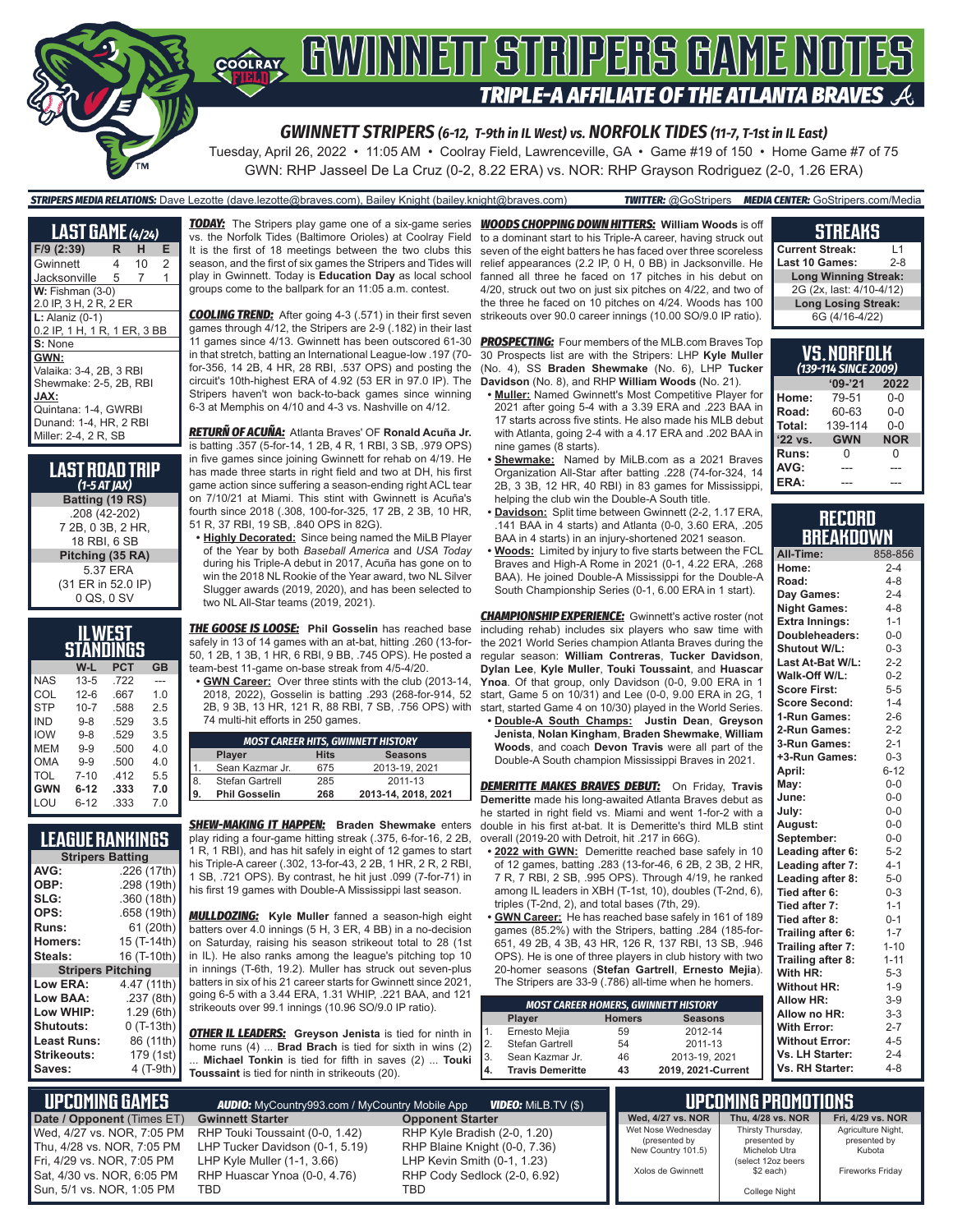



### *TUESDAY, APRIL 26, 2022 VS. NORFOLK*

| <b>MANAGER MATT TUIASOSOPO</b>                                                                                                                                                                                                                                                                                                                                                                                                                                                                                                                                                                                                                                                                                                                                                                                                                                                                                                                                                                                                                                                                                                                                                                                                                                                                                                                              | <b>VS.2022 OPPONENTS</b>                                                                                                                                                                                                                                                                                                                                                                                                                                                                                                                                                                  |
|-------------------------------------------------------------------------------------------------------------------------------------------------------------------------------------------------------------------------------------------------------------------------------------------------------------------------------------------------------------------------------------------------------------------------------------------------------------------------------------------------------------------------------------------------------------------------------------------------------------------------------------------------------------------------------------------------------------------------------------------------------------------------------------------------------------------------------------------------------------------------------------------------------------------------------------------------------------------------------------------------------------------------------------------------------------------------------------------------------------------------------------------------------------------------------------------------------------------------------------------------------------------------------------------------------------------------------------------------------------|-------------------------------------------------------------------------------------------------------------------------------------------------------------------------------------------------------------------------------------------------------------------------------------------------------------------------------------------------------------------------------------------------------------------------------------------------------------------------------------------------------------------------------------------------------------------------------------------|
| <b>Matt Tuiasosopo</b> is in his second season as the manager of the Stripers in 2022<br>He was named the seventh manager in Gwinnett history on 3/30/21, making him<br>the first former Gwinnett player to manage the club (played OF/1B from 2016-17)<br>In 2021, he guided the Stripers to a 71-58 record (3rd in Triple-A East Southeast<br>Division)  On 5/4/21 at Charlotte, he became the youngest manager in Gwinnett<br>history (34 years, 11 months, 25 days)  From 7/8/21-9/21/21, his Stripers owned<br>the best record in Triple-A Baseball (45-19, .703)  Began his managerial career<br>with Class-A Rome in 2019, earning Atlanta's Bobby Cox Award for Minor League<br>Manager of the Year  Coached at the Braves' Alternate Training Site in 2020.                                                                                                                                                                                                                                                                                                                                                                                                                                                                                                                                                                                        | <b>Road</b><br>Home<br>Total<br>Home<br><b>Road</b><br><b>Total</b><br><b>IND</b><br><b>BUF</b><br>$0-0$<br>$0-0$<br>$0-0$<br>$0-0$<br>$0-0$<br>$0-0$<br>LOU<br>$0 - 0$<br>$0-0$<br>$0-0$<br><b>CLT</b><br>$0-0$<br>$0 - 0$<br>$0-0$<br><b>MEM</b><br>$3 - 3$<br>$3-3$<br><b>DUR</b><br>$0-0$<br>$0-0$<br>$0-0$<br>$0-0$<br><b>NAS</b><br>$0-0$<br><b>JAX</b><br>$2 - 4$<br>$2 - 4$<br>$0-0$<br>$1 - 5$<br>$1 - 5$<br>LHV<br>$0-0$<br>$0 - 0$<br>$0-0$<br><b>NOR</b><br>$0-0$<br>$0-0$<br>$0-0$<br><b>WEST</b><br>$1-5$<br>$2 - 4$<br>$3 - 3$<br>$5 - 7$<br><b>EAST</b><br>$0-0$<br>$1-5$ |
| <b>PCT</b><br><b>Tuiasosopo's Managerial Career</b><br>W-L<br><b>Playoffs</b><br>Games<br>With Gwinnett (2 Seasons):<br>147<br>77-70<br>.524<br>$\mathbf 0$<br>MiLB Career (3 Seasons):<br>286<br>142-144<br>.497<br>$\mathbf 0$                                                                                                                                                                                                                                                                                                                                                                                                                                                                                                                                                                                                                                                                                                                                                                                                                                                                                                                                                                                                                                                                                                                            |                                                                                                                                                                                                                                                                                                                                                                                                                                                                                                                                                                                           |
| <b>EJECTIONS (1)</b><br>Player/Coach<br>Date/Inning<br><b>Umpire</b><br><b>MGR Matt Tuiasosopo</b><br>4/23 at JAX / 6th Inning<br><b>HP Matt Brown</b>                                                                                                                                                                                                                                                                                                                                                                                                                                                                                                                                                                                                                                                                                                                                                                                                                                                                                                                                                                                                                                                                                                                                                                                                      | LAST AT-BAT WINS (2)<br>The Stripers are 2-2 (.500) in games decided in the last at-bat in 2022.<br>Date/Opponent<br><b>Score</b><br>Game-Winning Play (*=Walk-Off)<br>4/15 vs. Nashville<br>$2-1$ (8th)<br>Contreras 2-out RBI double<br>4/23 at Jacksonville<br>10-8 (10th)<br>Shewmake scored on error (C Quintana, throwing)                                                                                                                                                                                                                                                          |
| <b>TEAM DEFENSE (3RD IN INTERNATIONAL LEAGUE)</b><br><b>PCT</b><br>G<br><b>TC</b><br>PO<br>E<br><b>DP</b><br><b>TP</b><br>A<br>641<br>159<br>.986<br>18<br>473<br>9<br>17<br>$\mathbf 0$                                                                                                                                                                                                                                                                                                                                                                                                                                                                                                                                                                                                                                                                                                                                                                                                                                                                                                                                                                                                                                                                                                                                                                    |                                                                                                                                                                                                                                                                                                                                                                                                                                                                                                                                                                                           |
| <b>SB</b><br><b>PCT</b><br><b>PB</b><br><b>ER</b><br><b>ERA</b><br>$W-L$<br><b>Catchers</b><br><b>CS</b><br><b>ATT</b><br>INN.<br>5<br>$\mathbf 0$<br>5<br>.000<br>$\mathbf{1}$<br>27<br>43.0<br>5.63<br>$1 - 4$<br>Casteel, Ryan<br>$\overline{2}$<br>32<br>62.0<br>4.64<br>$3 - 4$<br>Contreras, William<br>10<br>$\mathbf{1}$<br>11<br>.091<br>Pabst, Arden<br>$\mathbf 0$<br>$\mathbf 0$<br>$\mathbf 0$<br>$\mathbf 0$<br>$0-0$<br>$\mathbf 0$<br>0.0<br>$\sim$ , $\sim$<br>$-1$<br>Tromp, Chadwick<br>$\overline{2}$<br>11<br>$\mathbf 0$<br>19<br>52.0<br>3.29<br>$2 - 4$<br>9<br>.182<br>$\overline{3}$<br>24<br>27<br>78<br>157.0<br>4.47<br>$6 - 12$<br>Total:<br>.111<br>3<br><b>Outfield Assists (6):</b><br>Dean (5), Tucker (1)<br>Muller (2), Kingham (1)<br>Pitcher Pickoffs (3):<br><b>Catcher Pickoffs (0):</b>                                                                                                                                                                                                                                                                                                                                                                                                                                                                                                                            | <b>GWINNETT PLAYERS USED (36 IN 2022)</b><br>Pitchers (20)<br>Position (16)<br>Woods, William<br>Alaniz, R.J.<br>Acuña Jr., Ronald<br>Brach, Brad<br>Ynoa, Huascar<br>Casteel, Ryan<br>Brennan, Brandon<br>Contreras, William<br>Burrows, Thomas<br>Dean, Justin<br>Demeritte, Travis<br>Cruz, Jesus<br>Davidson, Tucker<br>DeShields, Delino<br>De La Cruz, Jasseel<br>Goins, Ryan<br>Elledge, Seth<br>Gonzalez, Yariel<br>Johnstone, Connor<br>Gosselin, Phil<br>Kingham, Nolan<br>Jenista, Greyson<br>Lee, Dylan<br>Nogowski, John<br>Muller, Kyle<br>Pabst, Arden                     |
| <b>STARTS</b><br><b>By Batting Order</b><br>DeShields (7), Gosselin (6), Acuña Jr. (5)<br>1:<br>Gosselin (8), Tucker (3), Valaika (3), Goins (2), Shewmake (2)<br>2:<br>Demeritte (12), Valaika (4), Tucker (2)<br>3:<br>Nogowski (6), Contreras (5), Valaika (4), Tucker (3)<br>4:<br>Contreras (5), Y. Gonzalez (4), Nogowski (3), Valaika (3), Jenista (1),<br>5:<br>Shewmake (1), Tucker (1)<br>Shewmake (8), Jenista (3), Nogowski (3), Goins (1), Tromp (1), Tucker (1),<br>Valaika (1)<br>DeShields (3), Goins (3), Jenista (3), Tromp (3), Y. Gonzalez (2), Nogowski (2),<br>7:<br>Casteel (1), Tucker (1)<br>Casteel (5), Jenista (4), Goins (3), Y. Gonzalez (3), Tromp (2), Pabst (1)<br>8:<br>Dean (12), Goins (3), Y. Gonzalez (2), DeShields (1)<br>9:<br><b>By Position</b><br>Contreras (7), Tromp (6), Casteel (5)<br>C:<br>Nogowski (13), Jenista (4), Casteel (1)<br>1B:<br>2B: Valaika (9), Goins (6), Gosselin (2), Y. Gonzalez (1)<br>3B: Y. Gonzalez (9), Gosselin (6), Valaika (2), Goins (1)<br>SS: Shewmake (11), Goins (5), Valaika (2)<br>LF: Tucker (7), Demeritte (3), Gosselin (3), Jenista (3), Dean (1), Nogowski (1)<br>CF: DeShields (10), Dean (8)<br>RF: Demeritte (8), Acuña Jr. (3), Dean (3), Jenista (3), Contreras (1)<br>DH: Tucker (4), Acuña Jr. (2), Contreras (2), Gosselin (2), Valaika (2), DeShields (1), | Stephens, Jackson<br>Tromp, Chadwick<br>Tonkin, Michael<br>Tucker, Preston<br>Toussaint, Touki<br>Valaika, Pat<br>Vincent, Nick<br>Winans, Allan<br>Italics = Player no longer in Braves organization<br><b>BASS-LANTA</b><br>Five players have played for both Gwinnett and Atlanta in 2022:<br>Contreras, William (C)<br>Davidson, Tucker (LHP)<br>Demeritte, Travis (OF)<br>Stephens, Jackson (RHP)<br>Ynoa, Huascar (RHP)<br><b>ATLANTA BRAVES REHAB ASSIGNMENTS (1 IN 2022)</b><br>Player<br>Injury (IL Date)<br><b>Rehab Dates</b>                                                  |
| Demeritte (1), Y. Gonzalez (1), Jenista (1), Nogowski (1), Pabst (1)                                                                                                                                                                                                                                                                                                                                                                                                                                                                                                                                                                                                                                                                                                                                                                                                                                                                                                                                                                                                                                                                                                                                                                                                                                                                                        | Right ACL Tear (7/11/21)<br>Ronald Acuña Jr. (OF)<br>4/19-Current                                                                                                                                                                                                                                                                                                                                                                                                                                                                                                                         |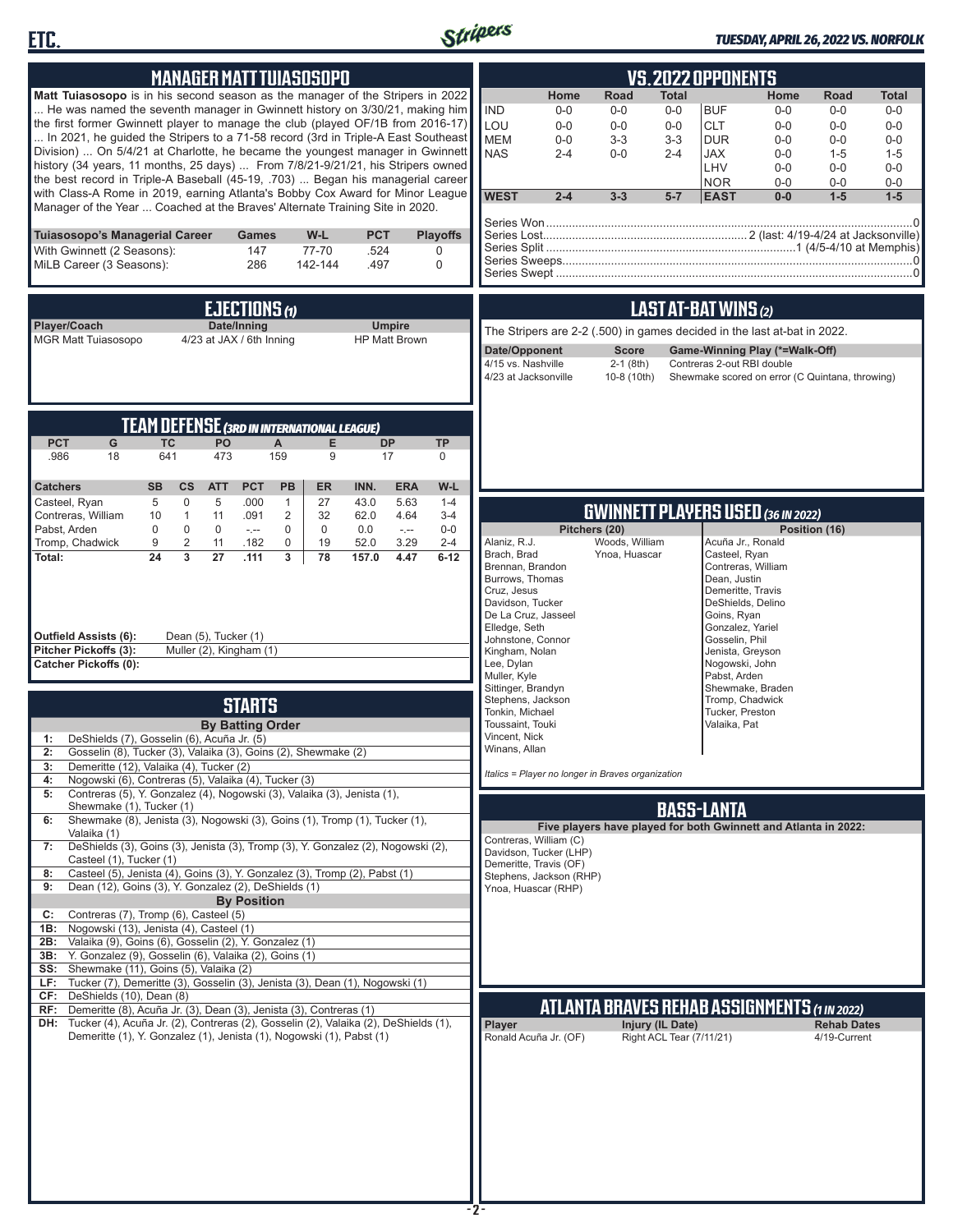### **STARTING PITCHER**



**A GUIDE** 

#### *TUESDAY, APRIL 26, 2022 VS. NORFOLK*

|      |     | <b>GO JASSEEL DE LA CRUZ</b>                                    | <b>BIO ON PAGE 39 OF MEDI</b> |
|------|-----|-----------------------------------------------------------------|-------------------------------|
| B/T: | R/R | <b>BORN:</b> 6/26/97 in Hato Mayor, Dominican Republic (age 24) |                               |

| WT:  | - 195 | 3/13/22.                                                              |
|------|-------|-----------------------------------------------------------------------|
| HT:  | $6-1$ | <b>ACQUIRED:</b> Signed by the Braves as a minor league free agent on |
| ---- | .     |                                                                       |

**TODAY'S START:** Jasseel De La Cruz makes his fourth start of the season in game one of a six-game set vs. the Norfolk Tides ... It is his 100th career MiLB appearance (69th start) ... Makes his 24th career appearance and 19th start with Gwinnett (1-5, 7.17 ERA, .289 BAA) ... Makes his 14th career appearance (11th start) at Coolray Field (1-3, 7.12 ERA, .289 BA) ... Seeking his first win since 7/10/21 vs. Nashville (0-3, 7.89 ERA, .331 BAA in 11G, 9 starts since then).

*2022 SEASON:* De La Cruz was a member of Gwinnett's Opening Night roster for the second consecutive season (also in 2021) ... Made his first start since 8/14/21 on 4/9 at Memphis (ND, 4.0 IP, 2 H, 1 ER, 0 BB, 3 SO), his fifth career outing of at least 4.0-innings with the Stripers.

*2022 SPRING TRAINING:* De La Cruz was a non-roster invitee to Braves Spring Training and pitched once in relief, 3/18 vs. Minnesota (save, 1.0 IP, 3 H, 1 R, 1 ER, 0 BB, 0 SO in 3-1 win) ... He was reassigned to minor league camp on 3/20.

*2021 SEASON:* De La Cruz entered the year ranked the Braves' No. 9 prospect by MLB.com ... Made his Triple-A debut with Gwinnett, going 1-3 with a 7.03 ERA, 1.70 WHIP, and .278 BAA in 20 games (15 starts) ... Pitched as both a starter (0-3, 7.02 ERA, .284 BAA in 15G) and reliever (1-0, 7.11 ERA, .217 BAA in 5G) ... Posted an 8.0-inning scoreless streak (2 H, 0 BB, 9 SO) over three games (2 starts) from 5/11- 5/19 ... On 7/10 vs. Nashville, earned his first career Triple-A win in relief (3.0 IP, 0 H, 0 R, 3 BB, 3 SO) ... Was on the Injured List from 8/16-9/15 ... Over his final four starts from 7/28-8/14, posted a 10.22 ERA (14 ER in 12.1 IP) ... Recalled once by Atlanta (5/8), but did not pitch before being optioned to Gwinnett (5/10) ... Non-tendered by the Braves on 11/30, but was re-signed as a MiLB free agent on 3/13/22.

**OWNER OF A NO-NO:** Named the Florida State League Pitcher of the Week on 5/19/19 after throwing a no-hitter for Advanced-A Florida on 5/18/19 vs. Jupiter (9.0 IP, 0 H, 0 R, 2 BB, 4 SO in 12-0 win) ... Was the first no-no in FireFrogs history.

| DE LA CRUZ'S 2022 STATS |         |            |       |       |     |           |           |           |            |
|-------------------------|---------|------------|-------|-------|-----|-----------|-----------|-----------|------------|
| I Team                  | W-L     | <b>ERA</b> | G/GS  | ΙP    | ER  | <b>HR</b> | <b>BB</b> | <b>SO</b> | <b>BAA</b> |
| Gwinnett (AAA)          | $0 - 2$ | 8 22       | 3/3   |       |     |           |           |           | .361       |
| MiLB Career:            | 17-22   |            | 99/68 | 356.1 | 169 | 26        | 159       | 321       | .236       |
| MLB Career:             | $0 - 0$ | $- - -$    | 0/0   | 0.0   |     |           |           |           | ---        |

| DE LA CRUZ'S 2022 SPLITS (WITH GWINNETT) |                        |                  |                      |  |  |  |
|------------------------------------------|------------------------|------------------|----------------------|--|--|--|
| Home:                                    | $0-1$ , 36.00 ERA (1G) | Road:            | $0-1, 4.05$ ERA (2G) |  |  |  |
| Day:                                     | $0-0$ , 2.25 ERA (1G)  | Night:           | 0-2, 14.73 ERA (2G)  |  |  |  |
| Starter:                                 | $0-2$ , 8.22 ERA (3G)  | <b>Reliever:</b> | 0-0, -.-- ERA (0G)   |  |  |  |
| Vs. LHB:                                 | .444 BAA, 0 HR         | Vs. RHB:         | .278 BAA. 1 HR       |  |  |  |

|                  | <b>DE LA CRUZ VS. NORFOLK</b> |            |   |    |     |  |    |           |    |      |  |  |  |
|------------------|-------------------------------|------------|---|----|-----|--|----|-----------|----|------|--|--|--|
|                  | W-L                           | <b>ERA</b> | G | GS | IP  |  | ER | <b>HR</b> | BB | so I |  |  |  |
| 2021:            | $0 - 0$                       | 1.50       |   |    | 6.0 |  |    |           |    |      |  |  |  |
| 2022:            | $0-0$                         | --         |   |    | 0.0 |  |    |           |    |      |  |  |  |
| <b>I</b> Career: | $0-0$                         | 1.50       |   |    | 6.0 |  |    |           |    |      |  |  |  |

|             | DE LA CRUZ'S HIGHS & LOWS |                                   |  |  |  |  |  |  |  |  |  |  |
|-------------|---------------------------|-----------------------------------|--|--|--|--|--|--|--|--|--|--|
|             | <b>Season</b>             | Career (MiLB and MLB)             |  |  |  |  |  |  |  |  |  |  |
| IP:         | 4.0 (4/9 at MEM)          | 9.0 (5/18/19, FLA vs. JUP)        |  |  |  |  |  |  |  |  |  |  |
| lso:        | 3 (4/9 at MEM)            | 10 (7/7/19, MIS vs. BLX)          |  |  |  |  |  |  |  |  |  |  |
| BB:         | 2 (4/21 at JAX)           | 5 (3x, last: 7/15/19, MIS at JAX) |  |  |  |  |  |  |  |  |  |  |
| l H:        | 7 (4/21 at JAX)           | 9 (8/4/18, ROM at GVL)            |  |  |  |  |  |  |  |  |  |  |
| ER:         | 4 (4/14 vs. NAS)          | 8 (7/4/18, ROM at ASH)            |  |  |  |  |  |  |  |  |  |  |
| Low-Hit CG: | None                      | 0 (5/18/19, FLA vs. JUP)          |  |  |  |  |  |  |  |  |  |  |
| Low-ER CG:  | None                      | 0 (5/18/19, FLA vs. JUP)          |  |  |  |  |  |  |  |  |  |  |

#### *DE LA CRUZ'S CAREER ACCOLADES*

**2019:** Florida State League Pitcher of the Week (5/19/19).

| DE LA CRUZ'S 2022 STARTS (ALL LEVELS) |                                                                                                       |         |          |                |               |  |  |          |  |           |           |                 |        |                                            |
|---------------------------------------|-------------------------------------------------------------------------------------------------------|---------|----------|----------------|---------------|--|--|----------|--|-----------|-----------|-----------------|--------|--------------------------------------------|
| Team                                  | Date/Opp.<br>NP-S<br>ER HR BB SO<br>Result IP H R<br>Opp. Starter<br><b>Notes</b><br>Catcher<br>Final |         |          |                |               |  |  |          |  |           |           |                 |        |                                            |
| <b>GWN</b>                            | 4/9 at MEM                                                                                            | ND. 0-0 | 4.0      |                |               |  |  | $\Omega$ |  | 41-31     | Casteel   | Connor Thomas   | - 8-7  | Exited with a 4-1 lead.                    |
| <b>GWN</b>                            | 4/14 vs. NAS                                                                                          | . 0-1   | $\Omega$ | $\overline{a}$ | $\Delta$      |  |  |          |  | $37 - 22$ | Casteel   | Jason Alexander | $-5-4$ | 20th consecutive MiLB start without a win. |
| ' GWN                                 | $4/21$ at JAX                                                                                         | $0 - 2$ | 22       |                | $\mathcal{D}$ |  |  |          |  | 53-34     | Contreras | Jeff Lindgren   | - 8-2  | Valaika error led to 3 unearned runs.      |
|                                       |                                                                                                       |         |          |                |               |  |  |          |  |           |           |                 |        |                                            |

| STRIPERS STARTING PITCHERS (9 IN 2022) |         |            |    |    |          |                             |                            |                                                    |  |  |  |  |
|----------------------------------------|---------|------------|----|----|----------|-----------------------------|----------------------------|----------------------------------------------------|--|--|--|--|
| <b>Pitcher</b>                         | W-L     | <b>ERA</b> | GS | QS |          | <b>Team W-L Run Support</b> | <b>Last Gwinnett Start</b> | <b>Final Line</b>                                  |  |  |  |  |
| Davidson, Tucker                       | $0 - 1$ | 5.19       |    |    | $0 - 2$  | 1.00 RPG (2 Tot.)           | $4/22$ at JAX (ND)         | 4.1 IP, 3 H, 2 R, 2 ER, 3 BB, 5 SO, 1 HR (72p/42s) |  |  |  |  |
| De La Cruz, Jasseel                    | $0 - 2$ | 8.22       |    |    | $0 - 3$  | 2.33 RPG (7 Tot.)           | 4/21 at JAX $(L)$          | 2.2 IP, 7 H, 5 R, 2 ER, 2 BB, 2 SO (53p/34s)       |  |  |  |  |
| Johnstone, Connor                      | $0-0$   | 0.00       |    |    | $0 - 1$  | $0.00$ RPG $(0)$ Tot.)      | $4/19$ at JAX (ND)         | 5.0 IP, 1 H, 0 R, 2 BB, 0 SO (42p/24s)             |  |  |  |  |
| Muller, Kyle                           | 1-1     | 3.66       |    |    | $2 - 2$  | 2.25 RPG (9 Tot.)           | $4/23$ at JAX (ND)         | 4.0 IP, 5 H, 3 R, 3 ER, 4 BB, 8 SO (85p/47s)       |  |  |  |  |
| Stephens, Jackson                      | $1 - 0$ | 3.00       |    |    | $1 - 0$  | 4.00 RPG (4 Tot.)           | 4/7 at MEM (W)             | 6.0 IP, 4 H, 2 R, 2 ER, 0 BB, 7 SO (71p/52s)       |  |  |  |  |
| Toussaint, Touki                       | $0-0$   | 2.08       |    |    | $2 - 0$  | 3.50 RPG (7 Tot.)           | 4/12 vs. NAS (ND)          | 4.0 IP, 4 H, 1 R, 1 ER, 3 BB, 8 SO (80p/48s)       |  |  |  |  |
| Vincent, Nick                          | 0-0     | 0.00       |    |    | 1-0      | $0.00$ RPG $(0$ Tot.)       | 4/15 vs. NAS (ND)          | 2.0 IP, 1 H, 0 R, 1 BB, 4 SO (41p/25s)             |  |  |  |  |
| Winans, Allan                          | $0 - 1$ | 6.55       |    |    | $0 - 3$  | 2.67 RPG (8 Tot.)           | 4/20 at JAX $(L)$          | 2.1 IP, 4 H, 6 R, 6 ER, 2 BB, 3 SO, 2 HR (59p/35s) |  |  |  |  |
| Ynoa. Huascar                          | 0-0     | 4.76       |    |    | $0 - 1$  | 2.00 RPG (2 Tot.)           | $4/24$ at JAX (ND)         | 5.2 IP, 4 H, 3 R, 3 ER, 4 BB, 3 SO, 1 HR (82p/50s) |  |  |  |  |
| Total:                                 | $2 - 5$ | 4.24       | 18 |    | $6 - 12$ | 2.17 RPG (39 Tot.)          |                            |                                                    |  |  |  |  |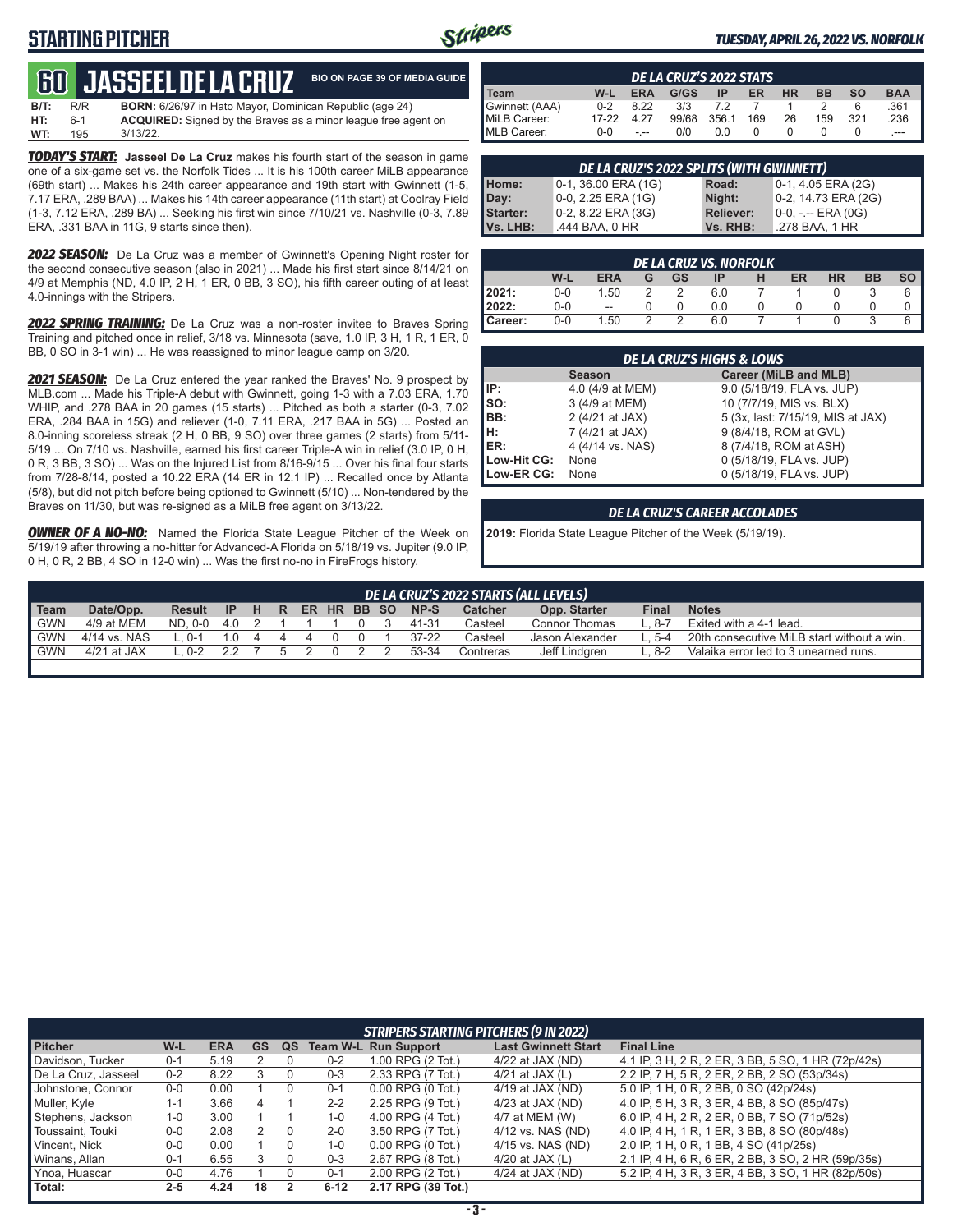### **BULLPEN**



#### *TUESDAY, APRIL 26, 2022 VS. NORFOLK*

| <b>STRIPERS PITCHING BREAKDOWN</b>                                                      |                                                                                 |      |       |    |    |    |    |     |      |  |  |  |
|-----------------------------------------------------------------------------------------|---------------------------------------------------------------------------------|------|-------|----|----|----|----|-----|------|--|--|--|
| W-L<br><b>ERA</b><br><b>HR</b><br><b>BB</b><br><b>SO</b><br>IP<br>ER<br><b>BAA</b><br>R |                                                                                 |      |       |    |    |    |    |     |      |  |  |  |
| Starters:                                                                               | $2 - 5$                                                                         | 4 24 | 74 1  | 40 | 35 | 9  | 34 | 85  | .229 |  |  |  |
| <b>Relievers:</b><br>.244<br>44<br>$4 - 7$<br>82.2<br>46<br>29<br>4.79<br>11<br>94      |                                                                                 |      |       |    |    |    |    |     |      |  |  |  |
| Total:                                                                                  | $6 - 12$                                                                        | 4.47 | 157.0 | 86 | 78 | 20 | 63 | 179 | .237 |  |  |  |
|                                                                                         | <b>Saves/Opp:</b> 4/7 (57.1%) <b>Holds: 7</b><br><b>IR/Scored:</b> 26/3 (11.5%) |      |       |    |    |    |    |     |      |  |  |  |
| <b>CG/SHO: 0/0</b><br><b>SO/9.0 IP Ratio: 10.26</b><br><b>BB/9.0 IP Ratio: 3.61</b>     |                                                                                 |      |       |    |    |    |    |     |      |  |  |  |

### **32 R.J. ALANIZ** *- RHP - 30 YRS - McALLEN, TX*

*RELIEF W/GWN:*0-1, 5.14 ERA in 6G *START W/GWN:*0-0, -.-- ERA in 0G *GF:*3 *HOLDS:*0 *SAVES:*1/1 *IR/SCORED:*1/0 *SCORELESS STREAK:*-1G (1 ER)

- *LAST OUTING:*4/24 at JAX (loss, 0.2 IP, 1 H, 1 R, 1 ER, 3 BB, 2 SO, 27p/12s)
- **• 2022: 4/7 at MEM:** Earned a save in his Gwinnett debut (1.0 IP, 0 H, 0 R, 1 SO), finishing off a 5-2 win.
- **• 2022 Spring Training:** 0-0, 9.00 ERA, .400 BAA in 1G with Atlanta.
- **• 2021:** Pitched for both Triple-A Louisville (1-3, 3.46 ERA, .286 BAA, 1 SV in 33G) and Cincinnati (0-0, 3.38 ERA, .111 BAA in 3G).
- **• Triple-A Stops:** Prior to joining Gwinnett, has pitched for Toledo (DET) from 2016- 17, Durham (TB) in 2018, Tacoma (SEA) in 2019, and Louisville (CIN) from 2019- 21 ... Was a part of Durham's Governors' Cup championship team in 2018.
- **• MLB Career:** 1-0, 8.35 ERA, .278 BAA, 0 SV in 15G (0 starts) with Seattle (2019) and Cincinnati (2019, 2021).
- **• Acquired:** MiLB FA (3/20/22) ... Originally signed by the Houston Astros as a nondrafted free agent (8/14/09).

### **53 BRAD BRACH** *- RHP - 36 YRS - FREEHOLD, NJ*

*RELIEF W/GWN:*2-0, 2.08 ERA in 6G *START W/GWN:*0-0, -.-- ERA in 0G *GF:*5 *HOLDS:*0 *SAVES:*1/1 *IR/SCORED:*2/0 *SCORELESS STREAK:*3G (5.2 IP)

- *LAST OUTING:*4/23 at JAX (win, 2.0 IP, 1 H, 0 R, 1 SO, 19p/13s) **• 2022: 4/12 vs. NAS:** On his 36th birthday, earned 1st save with Gwinnett, closing out 4-3 win (1.0 IP, 3 H, 2 ER, 1 BB) ... **4/23 at JAX:** Pitched scoreless 9th and 10th innings (2.0 IP, 1 H, 0 R, 1 SO) for his 2nd win in 10-8 victory.
- **• 2022 Spring Training:** 1-0, 0.00 ERA, .250 BAA in 1G with Atlanta.
- **• 2021:** In 35G with Cincinnati, was 1-2 with a 6.30 ERA, .254 BAA, and 1 save ... Also logged 8G with Triple-A Louisville (0-0, 0.00 ERA, 0 ER in 8.2 IP, 15 SO).
- **• Triple-A Stops:** Prior to joining Gwinnett, has pitched for Tucson (SD) from 2011- 13, Norfolk (BAL) in 2014, and Louisville (CIN) in 2021.
- **• MLB Career:** 38-29, 3.55 ERA, .232 BAA, 34 SV in 531G (0 starts) with San Diego (2011-13), Baltimore (2014-18), Atlanta (2018), Chicago Cubs (2019), New York Mets (2019-20), and Cincinnati (2021) ... Pitched in the MLB Postseason for Baltimore (2014, 2016) and Atlanta (2018).
- **• Acquired:** MiLB FA (3/19/22) ... Originally the San Diego Padres' 42nd-round pick in 2008 out of Monmouth University (West Long Branch, NJ).

# **57 BRANDON BRENNAN** *- RHP - 30 YRS - MISSION VIEJO, CA*

*RELIEF W/GWN:*0-1, 23.14 ERA in 5G *START W/GWN:*0-0, -.-- ERA in 0G

*GF:*0 *HOLDS:*1 *SAVES:*0/0 *IR/SCORED:*0/0 *SCORELESS STREAK:*-1G (3 ER)

- *LAST OUTING:*4/20 at JAX (1.1 IP, 3 H, 3 R, 3 ER, 2 BB, 0 SO, 1 HR, 39p/19s)
- **• 2022 Spring Training:** 0-0, 20.25 ERA, .429 BAA in 2G with Atlanta.
- **• 2021:** Made 32 relief appearances with Triple-A Worcester (Red Sox), going 1-2 with a 5.97 ERA, .293 BAA, and 1 save (1-for-4) ... Also made 1 MLB appearance with Boston, tossing 3.0 scoreless IP on 6/12 vs. Toronto.
- **• Triple-A Stops:** Prior to joining Gwinnett, has pitched for Charlotte (CWS) from 2017-18, Tacoma (SEA) in 2019, and Worcester (BOS) in 2021.
- **• MLB Career:** 3-6, 4.21 ERA, .214 BAA, 0 SV in 55G (0 starts) with Seattle (2019- 20) and Boston (2021).
- **• Acquired:** MiLB FA (3/10/22) ... Originally the Chicago White Sox' 4th-round pick in 2012 out of Orange Coast College (Costa Mesa, CA).

### **49 THOMAS BURROWS** *- LHP - 27 YRS - FLORENCE, AL*

*RELIEF W/GWN:*1-0, 4.50 ERA in 6G *START W/GWN:*0-0, -.-- ERA in 0G *GF:*0 *HOLDS:*1 *SAVES:*0/2 *IR/SCORED:*6/0 *SCORELESS STREAK:*2G (1.2 IP)

*LAST OUTING:*4/24 (0.1 IP, 0 H, 0 R, 0 BB, 1 SO, 5p/3s)

- **• 2022: 4/6 at MEM:** Struck out his lone batter faced (Nolan Gorman), stranding 3 inherited runners and earning his first win of the year.
- **• GWN Career:** 5-2, 3.61 ERA (36 ER in 89.2 IP), 6 SV in 68G (1 start) since 2019.
- **• 2022 Spring Training:** 0-0, 0.00 ERA, .000 BAA in 1G with Atlanta.
- **• 2021:** Spent entire year with Gwinnett, going 3-1 with a 2.64 ERA, .176 BAA, and 0 saves (0-for-1) in 35G (1 start) ... Led team in relief strikeouts (65).
- **• MLB Career:** Has yet to make his Major League debut.
- **• Acquired:** Via trade with Seattle (1/11/17) ... Originally the Seattle Mariners' 4thround pick in 2016 out of the University of Alabama.

| <b>PITCHING SPLITS</b> |            |           | <b>PITCHING BY MONTH</b> |          |            |           |           |           |            |  |
|------------------------|------------|-----------|--------------------------|----------|------------|-----------|-----------|-----------|------------|--|
|                        | <b>BAA</b> | <b>HR</b> |                          | W-L      | <b>ERA</b> | <b>HR</b> | <b>BB</b> | <b>SO</b> | <b>BAA</b> |  |
| Vs. LHB:               | .265       | 8         | April:                   | $6 - 12$ | 4.47       | 20        | 63        | 179       | .237       |  |
| Vs. RHB:               | .218       | 12        | May:                     | $0 - 0$  |            |           |           | 0         | ---        |  |
| <b>Bases Empty:</b>    | .211       | 9         | June:                    | $0 - 0$  |            |           |           | O         |            |  |
| <b>Runners On:</b>     | 272        |           | July:                    | $0 - 0$  |            |           | $\Omega$  | 0         |            |  |
| <b>RISP:</b>           | .289       | 10        | August:                  | $0 - 0$  |            |           | $\cup$    | 0         | ---        |  |
| Loaded:                | .429       | O         | September:               | $0 - 0$  |            |           |           | $\Omega$  | ---        |  |

# **48 JESUS CRUZ** *- RHP - 27 YRS - SALINAS DE HIDALGO, MEXICO*

*RELIEF W/GWN:*0-0, 4.91 ERA in 3G *START W/GWN:*0-0, -.-- ERA in 0G *GF:*1 *HOLDS:*0 *SAVES:*0/0 *IR/SCORED:*7/3 *SCORELESS STREAK:*-1G (1 ER)

*LAST OUTING:*4/23 at JAX (1.2 IP, 1 H, 1 R, 1 ER, 1 HR, 0 BB, 3 SO, 24p/16s)

- **• 2022 Spring Training:** Did not pitch in St. Louis's Major League camp ... Released by the Cardinals on 3/30.
- **• 2021:** Logged 37 relief appearances with Triple-A Memphis, going 0-3 with a 3.06 ERA, .223 BAA, and 3 SV (3-for-5) ... Pitched for Aguilas de Mexicali in the Mexican Pacific Winter League (0-1, 2.66 ERA in 21G).
- **• Triple-A Stops:** Prior to joining Gwinnett, pitched for Memphis (STL) in 2019 and 2021 ... Combined to go 6-10 with a 5.42 ERA, .246 BAA, and 3 SV in 100G.
- **• MLB Career:** 0-0, 18.00 ERA, .600 BAA, 0 SV in 1G (0 starts) with St. Louis (2020). **• Acquired:** MiLB FA (4/6/22) ... Originally signed by the St. Louis Cardinals as a non-drafted free agent (7/2/17).

### **55 SETH ELLEDGE** *- RHP - 25 YRS - DALLAS, TX*

|       | <b>RELIEF W/GWN: 0-1, 4.76 ERA in 5G</b> | <b>START W/GWN: 0-0, -.-- ERA in 0G</b>                                             |  |
|-------|------------------------------------------|-------------------------------------------------------------------------------------|--|
| GF: 1 |                                          | HOLDS: 1 SAVES: 0/0 IR/SCORED: 2/0 SCORELESS STREAK: -2G (3 ER)                     |  |
|       |                                          | <b>LAST OUTING:</b> 4/23 at JAX (1.0 IP, 1 H, 1 R, 1 ER, 1 BB, 1 SO, 2 WP, 24p/11s) |  |

- **• 2022 Spring Training:** Did not pitch for an MLB team this Spring. **• 2021:** Pitched for both Triple-A Memphis (2-2, 6.56 ERA, .299 BAA, 2 SV in 30G)
- and St. Louis (0-0, 4.63 ERA, .302 BAA, 0 SV in 11G). **• Triple-A Stops:** Prior to joining Gwinnett, has pitched for Memphis (STL) from 2019-21 (5-3, 5.66 ERA, .270 BAA, 2 SV in 51G) ... Also appeared for the Redbirds in the 2018 PCL Playoffs (0-0, 0.00 ERA in 1G).
- **• MLB Career:** 1-0, 4.63 ERA, .282 BAA, 0 SV in 23G with St. Louis (2020-21).
- **• Acquired:** MiLB FA (3/30/22) ... Originally the Seattle Mariners' 4th-round pick in 2017 out of Dallas Baptist University (TX).

### **51 CONNOR JOHNSTONE** *- RHP - 27 YRS - SAN DIEGO, CA*

*RELIEF W/GWN:*0-0, 1.69 ERA in 3G *START W/GWN:*0-0, 0.00 ERA in 1G *GF:*0 *HOLDS:*1 *SAVES:*0/0 *IR/SCORED:*0/0 *SCORELESS STREAK:*1G (5.0 IP)

*LAST OUTING:*4/19 at JAX (start, ND, 5.0 IP, 1 H, 0 R, 2 BB, 0 SO, 42p/24s)

- **• 2022: 4/19 at JAX:** In his first spot start of the year, needed just 42 pitches to get through 5.0 IP (1 H, 0 R, 2 BB, 0 SO) in a no-decision.
- **• GWN Career:** 7-8, 4.45 ERA (59 ER in 119.1 IP), 0 SV in 49G since 2018 ... Of his 21 career Triple-A starts, 16 came in 2021.
- **• 2022 Spring Training:** 0-0, 0.00 ERA, .000 BAA, 1 SV in 1G with Atlanta.
- **• 2021:** Spent the full year with Gwinnett, going 3-8 with a 4.84 ERA and .258 BAA in 33G (16 starts) ... Was 2-0 with a 2.36 ERA and .191 BAA in 17 relief outings.
- **• MLB Career:** Has yet to make his Major League debut.
- **• Acquired:** Braves' 21st-round pick in 2017 out of Wake Forest University.
- **• Local Product:** Played baseball at Roswell High School (Roswell, GA).

### **39 NOLAN KINGHAM** *- RHP - 25 YRS - LAS VEGAS, NV*

|  | RELIEF W/GWN: 0-0, 0.00 ERA in 5G | <b>START W/GWN: <math>0-0</math>.</b> -.-- ERA in $0G$                                                    |
|--|-----------------------------------|-----------------------------------------------------------------------------------------------------------|
|  |                                   | <b>GF:</b> 0 <b>HOLDS:</b> 0 <b>SAVES:</b> 0/0 <b>IR/SCORED:</b> 3/0 <b>SCORELESS STREAK:</b> 5G (9.1 IP) |
|  |                                   |                                                                                                           |

- *LAST OUTING:*4/20 at JAX (1.2 IP, 1 H, 0 R, 1 BB, 2 SO, 35p/23s) **• 2022:** Enters play riding a team-best 9.1-inning scoreless streak over 5G since 4/5
- (3 H, 1 BB, 8 SO, .103 BAA).
- **• GWN Career:** 0-5, 7.68 ERA (33 ER in 38.2 IP), 0 SV in 12G (6 starts) since 2021.
- **• 2022 Spring Training:** 0-0, 0.00 ERA, .000 BAA, 1 SV in 1G with Atlanta.
- **• 2021:** Pitched for both Double-A Mississippi (6-1, 2.08 ERA, .225 BAA, 2 SV in 12G) and Gwinnett (0-5, 10.13 ERA, .365 BAA in 7G) ... Named Double-A South Pitcher of the Month for June (3-0, 0.83 ERA, 0.83 WHIP, .193 BAA in 5 starts) ... Served as the M-Braves' closer during the Double-A South Championship Series, going 3-for-3 in save chances (2.1 IP, 1 H, 0 R, 0 BB, 2 SO) ... Got the final 3 outs of Mississippi's 2-1 win over Montgomery in Game 5, clinching the title.
- **• MLB Career:** Has yet to make his Major League debut.
- **• Acquired:** Braves' 12th-round pick in 2018 out of the University of Texas.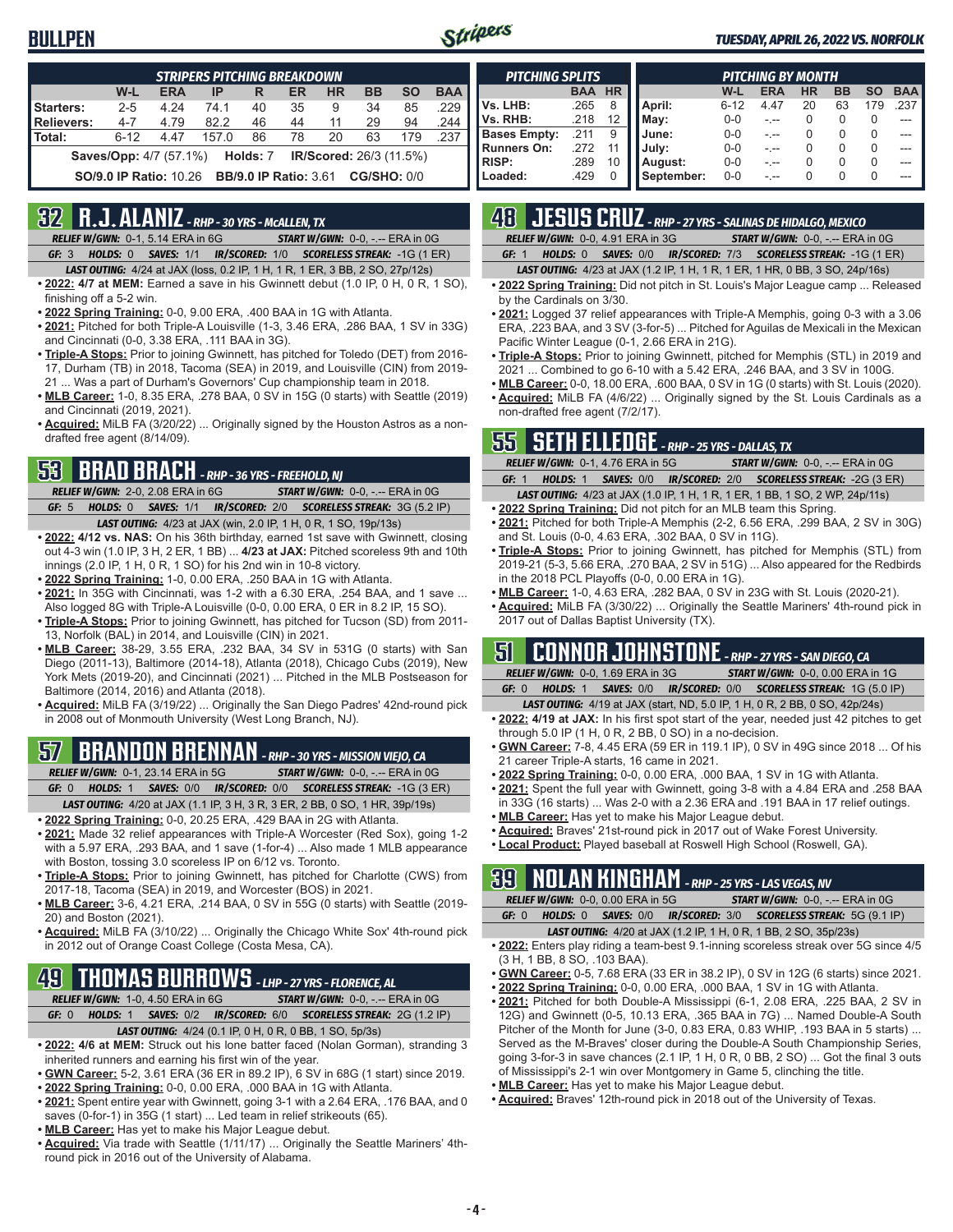### **58 DYLAN LEE** *- LHP - 27 YRS - DINUBA, CA*

**BULLPEN**

*RELIEF W/GWN:*0-1, 2.70 ERA in 6G *START W/GWN:*0-0, -.-- ERA in 0G *GF:*2 *HOLDS:*1 *SAVES:*0/0 *IR/SCORED:*2/0 *SCORELESS STREAK:*-3G (3 R, 2 ER) *LAST RELIEF:*4/24 at JAX (1.0 IP, 2 H, 1 R, 1 ER, 1 BB, 3 SO, 29p/20s)

**• 2022 w/ATL:** Recalled by the Braves on 4/19, did not pitch (optioned on 4/20).

- **• GWN Career:** 5-2, 1.69 ERA (10 ER in 53.1 IP), 1 SV in 41G (0 starts) since 2021.
- **• 2022 Spring Training:** 0-0, 9.00 ERA, .357 BAA in 3G with Atlanta.
- **• 2021 w/GWN:** Named Stripers' Most Outstanding Reliever (5-1, 1.54 ERA, .176 BAA, 1 SV in 35G) ... Led GWN relievers (min. 30.0 IP) in BAA, ranked 2nd in ERA.
- **• 2021 w/ATL:** Made his MLB debut with the Braves, logging 2G in relief in October (0-0, 9.00 ERA, .333 BAA) ... Also made his MLB Postseason debut (0-0, 6.00 ERA, .286 BAA in 3G, 1 start) ... Started Game 4 of the World Series vs. Houston on 10/30 (ND, 0.1 IP, 1 H, 1 ER, 2 BB, 1 SO), becoming the 1st pitcher in MLB history to make his 1st career start in the World Series.
- **• MLB Career:** 0-0, 9.00 ERA, .333 BAA, 0 SV in 2G (0 starts) with Atlanta (2021). **• Acquired:** MiLB FA (4/15/21) ... Originally the Miami Marlins' 10th-round pick in 2016 out of Fresno State University.

# **56 BRANDYN SITTINGER** *- LHP - 27 YRS - ELYRIA, OH*

*RELIEF W/GWN:*1-1, 6.75 ERA in 6G *START W/GWN:*0-0, -.-- ERA in 0G *GF:*1 *HOLDS:*1 *SAVES:*0/0 *IR/SCORED:*0/0 *SCORELESS STREAK:*-1G (3 ER)

- *LAST OUTING:*4/23 at JAX (1.1 IP, 4 H, 3 R, 3 ER, 0 BB, 1 SO, 30p/21s)
- **• 2022: 4/12 vs. NAS:** Earned his first win with Gwinnett (2.0 IP, 2 H, 0 R in 4-3 win).
- **• 2022 Spring Training:** 0-0, 11.57 ERA, .333 BAA in 3G with Atlanta.
- **• 2021:** Split time between Double-A Amarillo (0-1, 3.94 ERA, .196 BAA, 1 SV in 12G) and Triple-A Reno (1-1, 4.24 ERA, .209 BAA, 4 SV in 23G) of the Arizona organization ... Also made his MLB debut (0-1, 7.71 ERA, .294 BAA, 0 SV in 5G).
- **• Triple-A Stops:** Prior to joining Gwinnett, had only pitched with Reno in 2021.
- **• MLB Career:** 0-1, 7.71 ERA, .294 BAA, 0 SV in 5G (0 starts) with Arizona (2021).
- **• Acquired:** MiLB FA (2/20/22) ... Originally the Detroit Tigers' 17th-round pick in 2016 out of Ashland University (Ashland, OH).

### **59 MICHAEL TONKIN** *- RHP - 32 YRS - GLENDALE, CA*

*RELIEF W/GWN:*0-0, 3.86 ERA in 5G *START W/GWN:*0-0, -.-- ERA in 0G

- *GF:*4 *HOLDS:*0 *SAVES:*2/2 *IR/SCORED:*0/0 *SCORELESS STREAK:*1G (0.2 IP)
- *LAST OUTING:*4/21 at JAX (0.2 IP, 1 H, 0 R, 1 BB, 0 SO, 1 HBP, 33p/21s)
- **• IL Leaderboard:** Entering 4/26, ranks T-5th in the IL in saves (2).
- **• 2022: 4/6 at MEM:** In his first outing in affiliated MiLB since 2019 (with Triple-A Reno), earned a save in his Stripers debut (1.0 IP, 1 H, 0 R, 1 SO in 5-3 win).
- **• 2022 Spring Training:** 0-0, 0.00 ERA, .000 BAA in 3G with Atlanta.
- **• 2021:** Pitched for the Long Island Ducks of the Atlantic League (2-1, 0.53 ERA, 9 SV in 16G), Tijuana of the Mexican League (2-1, 2.00 ERA in 6G), and Aguilas of the Dominican Winter League (1-0, 0.68 ERA in 13G).
- **• Triple-A Stops:** Before joining Gwinnett, pitched for Rochester (MIN) from 2013- 17, San Antonio (MIL) in 2019, and Reno (ARI) in 2019.
- **• MLB Career:** 3-3, 4.43 ERA, .269 BAA, 0 SV in 141G with Minnesota (2013-17).
- **• Acquired:** MiLB FA (1/11/22) ... Originally the Minnesota Twins' 30th-round pick in 2008 out of Palmdale High School (CA).

### **54 NICK VINCENT** *- RHP - 35 YRS - POWAY, CA*

*RELIEF W/GWN:*0-2, 10.80 ERA in 4G *START W/GWN:*0-0, 0.00 ERA in 1G *GF:*0 *HOLDS:*1 *SAVES:*0/1 *IR/SCORED:*2/0 *SCORELESS STREAK:*-1G (3 ER)

- *LAST OUTING:*4/21 at JAX (2.0 IP, 4 H, 3 R, 3 ER, 0 BB, 1 SO, 34p/25s)
- **• 2022: 4/15 vs. NAS:** In his first Triple-A start since 2008 with Portland, tossed 2.0 scoreless IP (1 H, 1 BB, 4 SO) in an eventual 2-1 win.
- **• 2022 Spring Training:** 0-0, 54.00 ERA, .714 BAA in 1G with Atlanta.
- **• 2021:** Opened the season with the Texas Rangers, pitching for Triple-A Round Rock (0-0, 4.11 ERA, .273 BAA in 15G) ... Released on 6/22 ... Signed by the Minnesota Twins on 6/23 and joined Triple-A St. Paul (3-1, 4.55 ERA, .228 BAA, 6 SV in 24G)) ... Had his contract selected on 8/10 and logged 7G for the Twins (1-0, 0.71 ERA, .146 BAA, 0 SV).
- **• Triple-A Stops:** Prior to joining Gwinnett, has pitched for 7 Triple-A teams: Portland (SD, 2008), Tucson (SD, 2012-13), El Paso (SD, 2015), Sacramento (SF, 2019), Lehigh Valley (PHI, 2019), Round Rock (TEX, 2021), and St. Paul (MIN, 2021).
- **• MLB Career:** 23-23, 3.30 ERA, .236 BAA, 7 SV in 412G with San Diego (2012-15), Seattle (2016-18), San Francisco (2019), Philadelphia (2019), Miami (2020), and Minnesota (2021).
- **• Acquired:** MiLB FA (3/16/22) ... Originally the San Diego Padres' 18th-round pick in 2008 out of Cal State Long Beach.

# **45 WILLIAM WOODS** *- RHP - 23 YRS - TRENTON, TN*

|       | RELIEF W/GWN: 0-0, 0.00 ERA in 3G<br><b>START W/GWN: 0-0, -.-- ERA in 0G</b> |  |  |                                                                        |  |  |  |  |  |  |
|-------|------------------------------------------------------------------------------|--|--|------------------------------------------------------------------------|--|--|--|--|--|--|
| GF: 1 |                                                                              |  |  | HOLDS: 0 SAVES: 0/0 IR/SCORED: 1/0 SCORELESS STREAK: 3G (2.2 IP)       |  |  |  |  |  |  |
|       |                                                                              |  |  | <b>LAST OUTING:</b> 4/24 at JAX (1.0 IP, 0 H, 0 R, 0 BB, 2 SO, 10p/8s) |  |  |  |  |  |  |

- **• Prospecting:** Entering 2022, ranked the Braves' No. 21 prospect (MLB.com). **• 2022:** Opened with Mississippi, making his regular-season Double-A debut (0-1, 10.80 ERA, .318 BAA in 3G, 1 start) ... Promoted to Gwinnett on 4/19 ... **Has struck out 7 of 8 batters faced over 3G in Triple-A debut (2.2 IP)**.
- **• 2022 Spring Training:** 0-0, 0.00 ERA, .167 BAA, 0 SV in 1G with Atlanta.
- **• 2021:** Limited by injury to 5 starts between the FCL Braves (0-0, 0.00 ERA, .250 BAA in 1GS) and High-A Rome (0-1, 4.66 ERA, .270 BAA in 4GS) ... Didn't make his season debut until 8/19 ... Joined Mississippi on 9/18 and made 1 start during the Double-A South Championship Series (0-1, 6.00 ERA, 2 ER in 3.0 IP, 4 H, 2 BB, 4 SO), a 14-2 loss to Montgomery in Game 4.
- **• MLB Career:** Has yet to make his Major League debut.
- **• Acquired:** Braves' 23rd-round pick in 2018 out of Dyersburg CC (TN).

|                | <b>PITCHER AWARDS &amp; HONORS</b> |              |                | <b>SCORELESS INNINGS STREAKS (15-PLUS INNINGS)</b> |              |              |  |  |
|----------------|------------------------------------|--------------|----------------|----------------------------------------------------|--------------|--------------|--|--|
| <b>Pitcher</b> | <b>Award/Date</b>                  | <b>Stats</b> | <b>Pitcher</b> | Length                                             | <b>Dates</b> | <b>Stats</b> |  |  |
|                |                                    |              |                |                                                    |              |              |  |  |
|                |                                    |              |                |                                                    |              |              |  |  |
|                |                                    |              |                |                                                    |              |              |  |  |
|                |                                    |              |                |                                                    |              |              |  |  |
|                |                                    |              |                |                                                    |              |              |  |  |
|                |                                    |              |                |                                                    |              |              |  |  |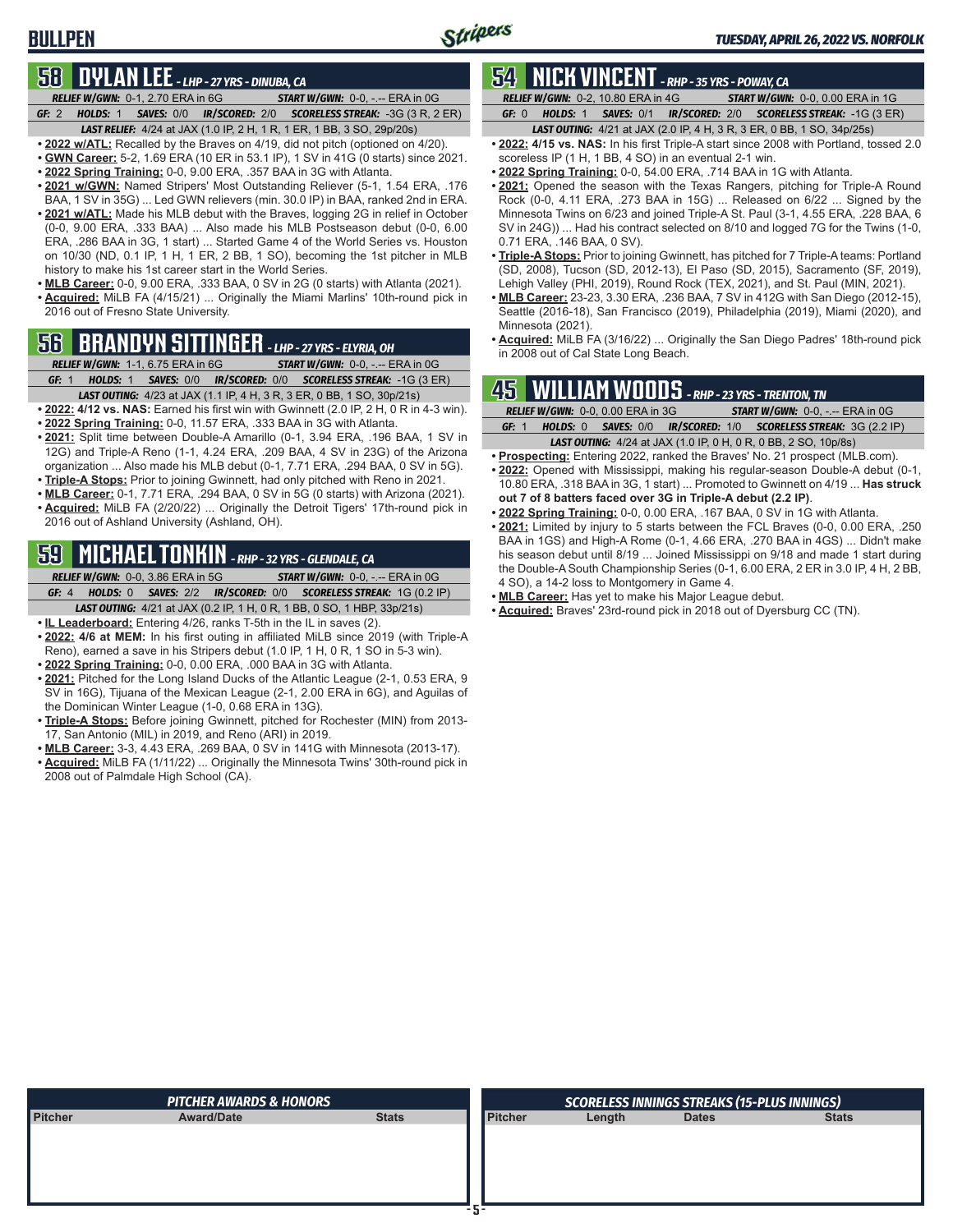| <b>BATTERS</b> |                                                                                  | Stripers                                                | <b>TUESDAY, APRIL 26, 2022 VS. NORFOLK</b> |  |                         |  |  |  |  |  |  |  |
|----------------|----------------------------------------------------------------------------------|---------------------------------------------------------|--------------------------------------------|--|-------------------------|--|--|--|--|--|--|--|
| <b>TOTAL:</b>  | 226, 15 HR, 658 OPS <b>RISP:</b>                                                 | 234, 4 HR, 666 OPS RUNS/INNING: 1 2 3 4 5 6 7 8 9 X TOT |                                            |  |                         |  |  |  |  |  |  |  |
| Vs. LHP:       | 218, 4 HR, 686 OPS RISP/20: 296, 1 HR, 727 OPS Stripers: 8 9 18 2 5 2 3 5 7 2 61 |                                                         |                                            |  |                         |  |  |  |  |  |  |  |
| Vs. RHP:       | 229, 11 HR, 647 OPS LOADED: 111, 0 HR, 422 OPS Opponents:                        |                                                         |                                            |  | 15 5 10 4 14 10 11 10 6 |  |  |  |  |  |  |  |

|                |    |    |                          |           |      |                | <b>HOME RUNS</b>       |                                               |               | <b>MULTI-GAMES</b> |           |
|----------------|----|----|--------------------------|-----------|------|----------------|------------------------|-----------------------------------------------|---------------|--------------------|-----------|
| <b>Player</b>  | 1R | 2R | 3R                       | <b>GS</b> | Tot. |                | Off LH Off RH Team W-L | <b>Last HR with Gwinnett (Regular Season)</b> | Hit           | <b>RBI</b>         | <b>HR</b> |
| Acuña Jr.      |    |    |                          |           |      |                | $0 - 0$                | 4/17/18 vs. SWB, 2R (LH Josh Rogers)          |               |                    |           |
| <b>Casteel</b> | 3  |    | $\sim$                   |           | 3    | $\mathcal{P}$  | 1-2                    | 4/23/22 at JAX, 1R (RH Jeff Brigham)          |               |                    |           |
| Contreras      |    |    |                          |           |      |                | $0 - 0$                | 9/7/21 at COL, 1R (LH Kirk McCarty)           |               |                    |           |
| Dean           |    |    | $\overline{\phantom{a}}$ | ۰         |      |                | $0 - 0$                |                                               |               |                    |           |
| Demeritte      |    |    |                          |           | 2    | $\overline{2}$ | $0 - 2$                | 4/14/22 vs. NAS, 2R (RH Jason Alexander)      |               | $\overline{2}$     |           |
| DeShields      |    |    |                          |           |      |                | $0 - 0$                |                                               | 3             |                    |           |
| <b>Goins</b>   |    |    | -                        | -         |      |                | $0 - 0$                | 9/14/21 vs. NAS, 1R (RH Josh Lindblom)        |               |                    |           |
| Gonzalez       |    |    |                          |           |      |                | $0 - 0$                |                                               |               |                    |           |
| Gosselin       |    |    |                          |           |      |                | $1 - 0$                | 4/23/22 at JAX. 2R (RH Huascar Brazoban)      |               |                    |           |
| Jenista        | 3  |    |                          |           | 4    | 3              | $3-0$                  | 4/12/22 vs. NAS. 1R (LH Rex Brothers)         | 3             | $\sim$             |           |
| Nogowski       |    |    | $\sim$                   | -         |      |                | $1 - 0$                | 4/12/22 vs. NAS, 2R (RH Caleb Boushley)       |               |                    |           |
| Shewmake       |    |    | -                        | -         |      |                | $1 - 0$                | 4/6/22 at MEM. 1R (LH Matthew Liberatore)     | 4             |                    |           |
| Tromp          |    | -  |                          |           |      |                | $0 - 1$                | 4/5/22 at MEM, 1R (RH T.J. Zeuch)             |               |                    |           |
| Tucker         |    |    |                          |           |      |                | $0 - 0$                |                                               | $\mathcal{P}$ |                    |           |
| Valaika        |    | 2  |                          |           | 2    |                | $2 - 0$                | 4/7/22 at MEM. 2R (RH Johan Oviedo)           | 5             | 4                  |           |
| Total:         | 8  | հ  |                          |           | 15   |                |                        |                                               |               |                    |           |

**Back-to-Back Homers (1x) Leadoff (Game) Homers (0x): Walk-Off Homers (0x): Walk-Off Homers (0x): None None** Nogowski (2R) / Jenista, 4/12 vs. NAS (2nd Inning)

### **13 RONALD ACUNA JR.** *- OF - 24 YRS - LA GUAIRA, VENEZUELA*

*SEASON WITH GWN:*.357, 0 HR, 1 RBI, 3 SB, .979 OPS *HIT STREAK:* -1G (0-2) *4/24 at JAX:*0-2, R, BB, SB *JAX SERIES:* .357 (5-14), RBI, 3 SB

- **• Rehab Assignment:** On Atlanta's 10-day IL (recovering from right ACL tear) ... Joined Gwinnett on 4/19 ... In 5G, has played RF 3 times, has been DH twice.
- **• GWN Career:** .308 (100-for-325), 17 2B, 2 3B, 10 HR, 51 R, 37 RBI, 19 SB, .840 OPS in 82G from 2017-18 and 2022 ... Won IL Player of the Week on 8/20/17 and IL Player of the Month for August 2017.
- **• 2021:** Limited to 82G with Atlanta ... Batted .283 (19 2B, 1 3B, 24 HR, 52 RBI, 17 SB, .990 OPS) prior to suffering right ACL tear on 7/10 at Miami ... Was an NL All-Star for the 2nd time in his career (DNP).
- **• MLB Career:** .281, 78 2B, 7 3B, 105 HR, 246 RBI, 78 SB, .925 OPS in 395G with Atlanta (2018-21) ... Named NL Rookie of the Year (2018), an NL All-Star (2019, 2021) and NL Silver Slugger (2019, 2020).
- **• Acquired:** NDFA (7/2/14) out of La Guaira, Venezuela.
- **• MiLB Accolades:** In the same season he debuted with Gwinnett (2017), named the *Baseball America* Minor League Player of the Year, USA Today Minor League Player of the Year, and MLBPipeline.com Hitter of the Year (.325, 31 2B, 8 3B, 21 HR, 88 R, 82 RBI, 44 SB, .896 OPS in 139G with FLA, MIS, GWN).

# **9 RYAN CASTEEL** *- C - 30 YRS - CHATTANOOGA, TN*

*SEASON WITH GWN:*.167, 3 HR, 3 RBI, 0 SB, .742 OPS *HIT STREAK:* 1G (2-5)

- *4/24 at JAX:*DNP *JAX SERIES:* .250 (2-8), HR, RBI **• 2022:** Of his 4 hits, 3 are solo homers (4/9 at MEM, 4/14 vs. NAS, 4/23 at JAX).
- **• GWN Career:** .217 (39-for-180), 6 2B, 0 3B, 11 HR, 31 RBI in 75G since 2021.
- **• 2021:** Spent the entire year with Gwinnett, batting .224 (6 2B, 8 HR, 13 R, 28 RBI, .716 OPS) in 68G ... Led the club in pinch-hit at-bats (28) and hits with the bases loaded (4-for-6, .667, 2 2B, 1 HR, 12 RBI, 2.125 OPS).
- **• Triple-A Stops:** Prior to Gwinnett, played for Albuquerque (COL) from 2015-16.
- **• MLB Career:** Has yet to make his Major League debut.
- **• Acquired:** MiLB FA (11/29/21) ... On his 3rd contract with Atlanta (also signed on 1/24/19 and 3/14/21) ... Originally the Colorado Rockies' 17th-round pick in 2010 out of Cleveland State Community College (Cleveland, TN).

# **24 WILLIAM CONTRERAS** *- C - 24 YRS - PUERTO CABELLO, VZ*

*SEASON WITH GWN:*.250, 0 HR, 6 RBI, 0 SB, .586 OPS *HIT STREAK:* 4G (6-15) *4/24 at JAX:*PH, 1-1 *JAX SERIES:* .261 (6-23), 2 RBI

- **• 2022 w/GWN: 4/15 vs. NAS:** Notched RBI double in 8th of 2-1 win, his 3rd career last-at-bat GWRBI with Gwinnett.
- **• GWN Career:** .282 (55-for-195), 10 2B, 0 3B, 9 HR, 35 RBI, 0 SB, .815 OPS in 55G since 2021.
- **• 2022 w/ATL:** Played in 1G (0-for-4) before being optioned on 4/12.
- **• 2021 w/GWN:** Made his Triple-A debut, batting .290 (8 2B, 9 HR, 26 R, 29 RBI, .873 OPS) in 44G ... Hit safely in 31 of 44G, posting 11 multi-hit efforts ... Named Triple-A East Player of the Week for 7/13-7/18 (.462, 3 HR, 12 RBI, 1.440 OPS). **• 2021 w/ATL:** Recalled 4 times by the Braves, hit .215 (4 2B, 1 3B, 8 HR, 19 R,
- 23 RBI, .702 OPS) in 52G ... Played in 1G during the Postseason (.000, 0-for-1). **• MLB Career:** .220, 5 2B, 1 3B, 8 HR, 24 RBI, 0 SB in 57G with Atlanta (2020-22).
- **• Acquired:** NDFA (2/1/15) out of Puerto Cabello, Venezuela ... Older brother is
- Chicago Cubs' C Willson Contreras.

### **15 JUSTIN DEAN** *- OF - 25 YRS - MAULDIN, SC*

*SEASON WITH GWN:*.209, 0 HR, 3 RBI, 3 SB, .488 OPS *HIT STREAK:* -1G (0-2)

- *4/24 at JAX:*Defensive Repalcement, 0-2, R *JAX SERIES:* .143 (2-14), 2 RBI **• 2022: 4/7 at MEM:** Notched his first career Triple-A hit and steal (1-for-3) ... **4/19**
- **at JAX:** Threw out runners at 2B and 3B for 2 outfield assists (#4-5 total), his 2nd assist was No. 1 on *SportsCenter's* Top 10 Plays.
- **• 2021:** Spent the entire year with Double-A Mississippi, batting .237 (14 2B, 4 3B, 8 HR, 60 R, 34 RBI, 29 SB, .709 OPS) in 99G ... In the Double-A South Championship Series, hit .333 (2 2B, 6 R, 2 RBI, 2 SB) in 5G.
- **• Triple-A Stops:** Is making his Triple-A debut in 2022.
- **• MLB Career:** Has yet to make his Major League debut.
- **• Award Winner:** Was Class-A Rome's Player of the Year in 2019 (.284, 18 2B, 9 3B, 9 HR, 85 R, 46 RBI, 47 SB, .817 OPS in 109G).
- **• Acquired:** Braves' 17th-round pick in 2018 out of Lenoir-Rhyne University (NC).

### **26 DELINO DESHIELDS JR.** *- OF - 29 YRS - EASTON, MD SEASON WITH GWN:*.250, 0 HR, 1 RBI, 4 SB, .692 OPS *HIT STREAK:* 2G (3-8)

*4/24 at JAX:*2-4, R *JAX SERIES:* .267 (4-15), 3 SB

- **• 2022 Spring Training:** .125 (1-for-8) in 4G with Miami ... Released on 4/3.
- **• 2021:** Played in the Texas, Boston, and Cincinnati organizations ... Spent time with both Round Rock (TEX) and Worcester (BOS) in Triple-A (.252, 13 2B, 2 3B, 6 HR, 22 RBI, 21 SB in 84G) ... Finished the season in the Majors with the Reds (.255, 5 2B, 1 HR, 6 RBI, 2 SB in 25G).
- **• Triple-A Stops:** Prior to joining Gwinnett, played for Round Rock (TEX, 2015-16, 2018, 2021), Nashville (TEX, 2019), and Worcester (BOS, 2021).
- **• MLB Career:** .246, 81 2B, 19 3B, 19 HR, 139 RBI, 111 SB in 601G with Texas (2015-19), Cleveland (2020), and Cincinnati (2021) ... Played for Texas (2015) and Cleveland (2020) in MLB Postseason (.290, 3 2B, 2 RBI, 1 SB in 7G).
- **• Acquired:** MiLB FA (4/5/22) ... Originally the Texas Rangers' 1st-round pick (3rd overall) in 2014 out of Woodward Academy (College Park, GA).
- **• Bloodlines:** Is the son of Delino DeShields, 13-year MLB infielder (MON, LAD, STL, BAL, CHC) from 1990-2002 ... Finished 2nd in NL R.O.Y. voting in 1990.

# **1 RYAN GOINS** *- INF - 34 YRS - TEMPLE, TX*

*SEASON WITH GWN:*.070, 0 HR, 0 RBI, 0 SB, .140 OPS *HIT STREAK:* -1G (0-3) *4/24 at JAX:*0-3 *JAX SERIES:* .111 (1-9)

- 
- **• GWN Career:** .213 (73-for-343), 9 2B, 1 3B, 6 HR, 35 RBI in 103G since 2021.
- **• 2022 Spring Training:** .188 (3-for-16, 1 2B, 1 R, 1 RBI) in 11G with Atlanta.
- **• 2021:** Spent the entire year with Gwinnett, batting .233 (9 2B, 1 3B, 6 HR, 27 R, 35 RBI, 3 SB, .635 OPS) in 91G.
- **• Triple-A Stops:** Prior to joining Gwinnett, played for Buffalo (TOR) from 2013-16, Lehigh Valley (PHI) in 2018, and Charlotte (CWS) in 2019 ... Was an International League Midseason All-Star with Charlotte in 2019.
- **• MLB Career:** .228, 71 2B, 12 3B, 22 HR, 158 RBI in 555G with Toronto (2013-17), Kansas City (2018), Chicago White Sox (2019-20) ... Played for Toronto in 2015- 16 Postseasons (.146, 1 HR, 5 RBI in 14G).
- **• Acquired:** MiLB FA (3/13/22), his 2nd deal with Atlanta (also signed on 2/25/21) Originally the Toronto Blue Jays' 4th-round pick in 2009 out of Dallas Baptist University (Dallas, TX).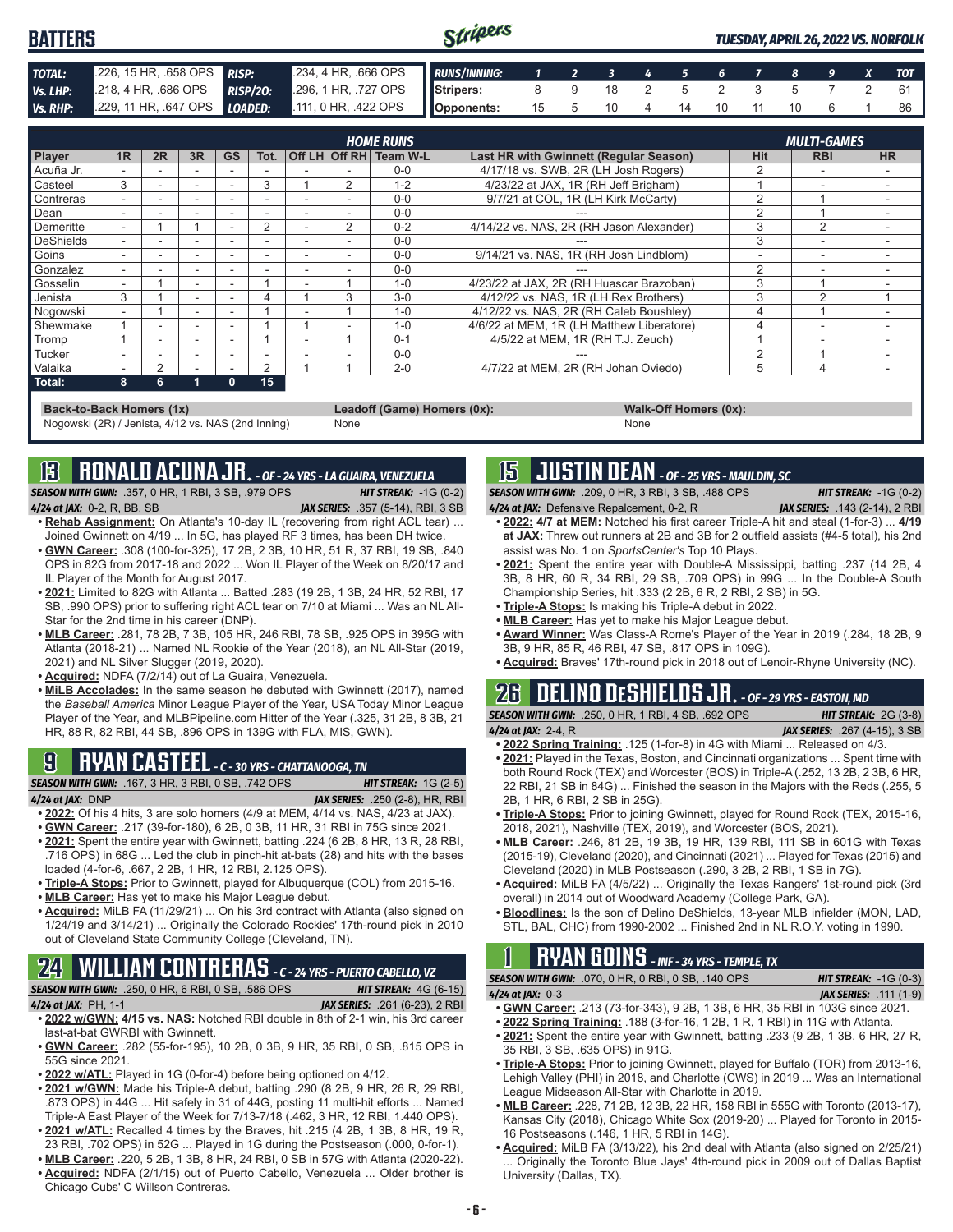### **5 PHIL GOSSELIN** *- INF - 33 YRS - BRYN MAWR, PA SEASON WITH GWN:*.260, 1 HR, 6 RBI, 0 SB, .745 OPS *HIT STREAK:* 2G (3-9)

**BATTERS**

- 
- *4/24 at JAX:*Defensive Replacement, 0-0 *JAX SERIES:* .267 (4-15), HR, 5 RBI **• 2022: 4/5-4/20:** Posted a team-best 11-game on-base streak (.263, 10-for-38, 8 BB, .396 OBP) ... **4/23 at JAX:** Blasted a 2-run HR (1), his first with Gwinnett since 8/25/18 at CLT, went 1-for-4 with season-high 3 RBI.
- **• GWN Career:** .293 (268-for-914), 52 2B, 9 3B, 13 HR, 88 RBI, 7 SB in 250G from 2013-14, 2018, and 2022 ... Set Gwinnett record for single-season batting average in 2014 (.344), earning team MVP and IL Postseason All-Star honors.
- **• 2022 Spring Training:** .125 (1-for-8) in 4G with Atlanta.
- **• 2021:** Spent the entire year with the LA Angels, batting .261 (14 2B, 7 HR, 47 RBI, 4 SB) in 104G ... His 90 hits were an MLB career high.
- **• Triple-A Stops:** In addition to Gwinnett, has also played for Reno (ARI) in 2015), Round Rock (TEX) in 2017, Indianapolis (PIT) in 2017, Louisville (CIN) in 2018), and Lehigh Valley (PHI) in 2019.
- **• MLB Career:** .261, 49 2B, 2 3B, 17 HR, 101 RBI, 11 SB in 463G with Atlanta (2013-15), Arizona (2015-16), Texas (2017), Pittsburgh (2017), Cincinnati (2018), Philadelphia (2019-20), and LA Angels (2021).
- **• Acquired:** MiLB FA (3/19/22) ... Originally the Atlanta Braves' 5th-round pick in 2010 out of the University of Virginia ... Traded to Arizona in the deal that brought in RHP Touki Toussaint (6/20/15).

### **18 GREYSON JENISTA** *- OF - 25 YRS - LAWRENCE, KS*

|                          | <b>SEASON WITH GWN:</b> .220, 4 HR, 5 RBI, 0 SB, .801 OPS | <b>HIT STREAK:</b> $1G(1-4)$   |
|--------------------------|-----------------------------------------------------------|--------------------------------|
| 4 <b>/24 at JAX:</b> 1-4 |                                                           | <b>JAX SERIES:</b> .071 (1-14) |

- **• IL Leaderboard:** Entering 4/26, ranks among IL Top 10 in homers (T-9th, 4). **• 2022: 4/7 at MEM:** Tallied his first career Triple-A hit and RBI with a solo homer to deep CF (2-for-4, RBI) ... **4/12 vs. NAS:** Notched his 2nd career multi-homer game (1st in Triple-A) with pair of solo blasts (#3-4, 2-for-3, 2 RBI).
- **• 2022 Spring Training:** .000 (0-for-6, 1 RBI) in 4G with Atlanta.
- **• 2021:** Spent the entire year with Double-A Mississippi, batting .216 (7 2B, 2 3B, 19 HR, 45 R, 42 RBI, 7 SB, .808 OPS) in 89G ... Ranked among Double-A South leaders in homers (6th), walks (7th, 51), slugging (10th, .465), and OPS (10th) ... In the Double-A South Championship Series, hit .167 (3 HR, 3 RBI) in 5G ... His solo homer in Game 5 on 9/26 vs. Montgomery was the difference in a 2-1 win. **• Triple-A Stops:** Is making his Triple-A debut in 2022.
- **• MLB Career:** Has yet to make his Major League debut.
- **• Acquired:** Braves' 2nd-round pick in 2018 out of Wichita State University (KS).

# **28 JOHN NOGOWSKI** *- INF - 29 YRS - TALLAHASSEE, FL*

*SEASON WITH GWN:*.204, 1 HR, 5 RBI, 2 SB, .610 OPS *HIT STREAK:* -1G (0-3) *4/24 at JAX:*0-3 *JAX SERIES:* .133 (2-15)

- **• 2022: 4/12 vs. NAS:** Belted Gwinnett's first homer at Coolray Field this year (2 run, off RHP Caleb Boushley), finished 2-for-3 with 2 RBI.
- **• 2022 Spring Training:** .294 (5-for-17, 1 2B, 3 R, 4 RBI) in 9G with Atlanta.
- **• 2021:** Played for 3 different Triple-A Teams (Memphis, Indianapolis, Sacramento) and 2 different MLB teams (St. Louis, Pittsburgh) ... Combined to bat .211 (7 2B, 6 HR, 29 RBI, 6 SB) in 64G in MiLB ... In 52G in MLB, hit .233 (7 2B, 1 HR, 14 RBI).
- **• Triple-A Stops:** Prior to joining Gwinnett, has played for Memphis (STL) in 2019 and 2021, Indianapolis (PIT) in 2021, and Sacramento (SF) in 2021.
- **• MLB Career:** .233, 7 2B, 0 3B, 1 HR, 14 RBI, 0 SB in 52G with St. Louis (2020-21) and Pittsburgh (2021).
- **• Acquired:** Claimed from San Francisco in the 2021 Rule 5 Draft ... Originally the Oakland Athletics' 34th-round pick in 2014 out of Florida State University.

### **8 BRADEN SHEWMAKE** *- INF - 24 YRS - WYLIE, TX*

*SEASON WITH GWN:*.302, 1 HR, 2 RBI, 1 SB, .721 OPS *HIT STREAK:* 4G (6-16)

*4/24 at JAX:*2-5, 2B, R, RBI *JAX SERIES:* .300 (6-20), RBI

- **• Prospecting:** Entering 2022, ranked the Braves' No. 6 prospect by MLB.com.
- **• 2022: 4/5 at MEM:** Went 2-for-4 with a stolen base in his Triple-A debut ... **4/6 at MEM:** Blasted his first career Triple-A homer (solo) in 3-for-5 effort.
- **• 2022 Spring Training:** .000 (0-for-9, 1 R, 1 RBI) in 5G with Atlanta.
- **• 2021:** Spent the entire year with Double-A Mississippi, batting .228 (14 2B, 3 3B, 12 HR, 40 R, 40 RBI, 4 SB, .672 OPS) in 83G ... In the Double-A South Championship Series, hit .100 (2 R, 1 RBI) in 5G ... Named by MiLB.com as a Braves Organization All-Star.
- **• Triple-A Stops:** Is making his Triple-A debut in 2022.
- **• MLB Career:** Has yet to make his Major League debut.
- **• Acquired:** Braves' 1st-round pick (21st overall) in 2019 out of Texas A&M.

# **14 CHADWICK TROMP** *- C - 26 YRS - ORANJESTAD, ARUBA*

| <b>SEASON WITH GWN:</b> .273, 1 HR, 1 RBI, 0 SB, .759 OPS | <b>HIT STREAK:</b> $1G(1-4)$  |
|-----------------------------------------------------------|-------------------------------|
| 4/24 at IAX: $1-4$                                        | <b>JAX SERIES:</b> .125 (1-8) |
| $\mathbf{A}$                                              |                               |

- **• 2022: 4/5 at MEM:** Tallied Gwinnett's first homer and RBI of the year (solo, off T.J. Zeuch) in 2-1 loss (2-for-4) ... DFA'd by Atlanta on 4/12, outrighted on 4/19.
- **• GWN Career:** .231 (9-for-39), 1 2B, 0 3B, 1 HR, 1 RBI, 0 SB in 11G since 2021.
- **• 2022 Spring Training:** .400 (2-for-5, 1 2B, 2 R) in 4G with Atlanta.
- **• 2021:** Played 55G with Triple-A Sacramento (.224, 12 2B, 6 HR, 24 RBI) and 9G with San Francisco (.222, 1 HR, 2 RBI) ... DFA'd on 9/18, claimed by Atlanta on 9/21 ... Joined Gwinnett and hit .176 (0 XBH, 0 RBI) in 5G.
- **• Triple-A Stops:** Prior to joining Gwinnett, has played for Louisville (CIN) in 2015 and 2018-19, and Sacramento (SF) in 2021.
- **• MLB Career:** .215, 1 2B, 0 3B, 5 HR, 12 RBI, 0 SB in 33G with San Francisco (2020-21).
- **• Acquired:** Claimed off waivers from San Francisco (9/21/21) ... Originally signed by the Cincinnati Reds as a NDFA (1/24/13) out of Aruba.

### **17 PRESTON TUCKER** *- OF - 31 YRS - TAMPA, FL*

|                          | <b>SEASON WITH GWN:</b> .222. 0 HR. 3 RBI. 0 SB. .682 OPS . | <b>HIT STREAK:</b> $-1G(0-5)$         |
|--------------------------|-------------------------------------------------------------|---------------------------------------|
| 4 <b>/24 at JAX:</b> 0-5 |                                                             | <b>JAX SERIES:</b> .250 (4-16), 2 RBI |

- **• 2022: 4/9 at MEM:** In his first affiliated game since 5/7/19 with Triple-A Charlotte, went 2-for-3 (2B, R, RBI).
- **• GWN Career:** .240 (23-for-96), 8 2B, 1 3B, 0 HR, 9 RBI in 27G since 2018.
- **• 2021:** Played for Kia of the KBO (.237, 24 2B, 1 3B, 9 HR, 59 RBI in 127G), his 3rd-straight season with the club (hit .284 with 50 HR in 364G from 2019-21).
- **• Triple-A Stops:** Has played for 5 teams in all, including Oklahoma City (HOU, 2014), Fresno (HOU, 2015-17), Gwinnett (ATL, 2018), Louisville (CIN, 2018), and Charlotte (CWS, 2019).
- **• MLB Career:** .222, 38 2B, 1 3B, 23 HR, 68 RBI in 243G with Houston (2015-16), Cincinnati (2018), and Atlanta (.240, 4 HR, 22 RBI in 80G in 2018) ... Played in the 2015 MLB Postseason with Houston (0-for-2 in 3G).
- **• Acquired:** MiLB FA (3/31/22) ... Is 2nd stint with Atlanta (2018) ... Originally the Houston Astros' 7th-round pick in 2012 out of the University of Florida.

### **4 PAT VALAIKA** *- INF - 29 YRS - VALENCIA, CA*

*SEASON WITH GWN:*.279, 2 HR, 12 RBI, 1 SB, .802 OPS *HIT STREAK:* 2G (4-10)

- *4/24 at JAX:*3-4, 2B, 3 RBI, BB *JAX SERIES:* .222 (4-18), 3 RBI **• 2022: 4/6 at MEM:** Crushed go-ahead 2-run HR (1) in 5-3 win (2-for-5, 2 RBI) ...
- **4/7 at MEM:** Fell triple shy of the cycle (3-for-4, 2-run HR, 3 RBI) in 5-2 win. **• 2022 Spring Training:** .300 (3-for-10, 1 2B, 1 HR, 2 R, 3 RBI) in 7G with Atlanta.
- **• 2021:** Split the year between Baltimore (.201, 8 2B, 5 HR, 25 RBI, 1 SB in 91G) and Triple-A Norfolk (.225, 1 2B, 2 HR, 7 RBI in 22G).
- **• Triple-A Stops:** Prior to joining Gwinnett, has played for Albuquerque (COL) from 2016-19 and Norfolk (BAL) in 2021 ... Pacific Coast League All-Star in 2019.
- **• MLB Career:** .221, 34 2B, 1 3B, 30 HR, 92 RBI, 1 SB in 374G with Colorado (2016-19) and Baltimore (2020-21) ... Played in the MLB Postseason with the Rockies in 2017 and 2018 (.500, 1-for-2, 1 2B in 2G).
- **• Acquired:** MiLB FA (3/18/22) ... Originally the Colorado Rockies' 9th-round pick in 2013 out of UCLA.

| <b>STRIPERS BATTING BY MONTH</b>                         |            |    |    |    |           |            |           |            |            |            |
|----------------------------------------------------------|------------|----|----|----|-----------|------------|-----------|------------|------------|------------|
|                                                          | <b>AVG</b> | G  | 2B | 3B | <b>HR</b> | <b>RBI</b> | <b>SB</b> | <b>OBP</b> | <b>SLG</b> | <b>OPS</b> |
| April:<br>May:<br>June:<br>July<br>August:<br>September: | .226       | 18 | 28 | 3  | 15        | 58         | 16        | .298       | .360       | .658       |

*PINCH HITTERS* **Player AVG. AB R H 2B 3B HR RBI BB SO** Contreras 1.000 1 0 1 0 0 0 0 0 0 Jenista .000 1 0 0 0 0 0 0 0 1 **Totals: .500 2 0 1 0 0 0 0 0 1**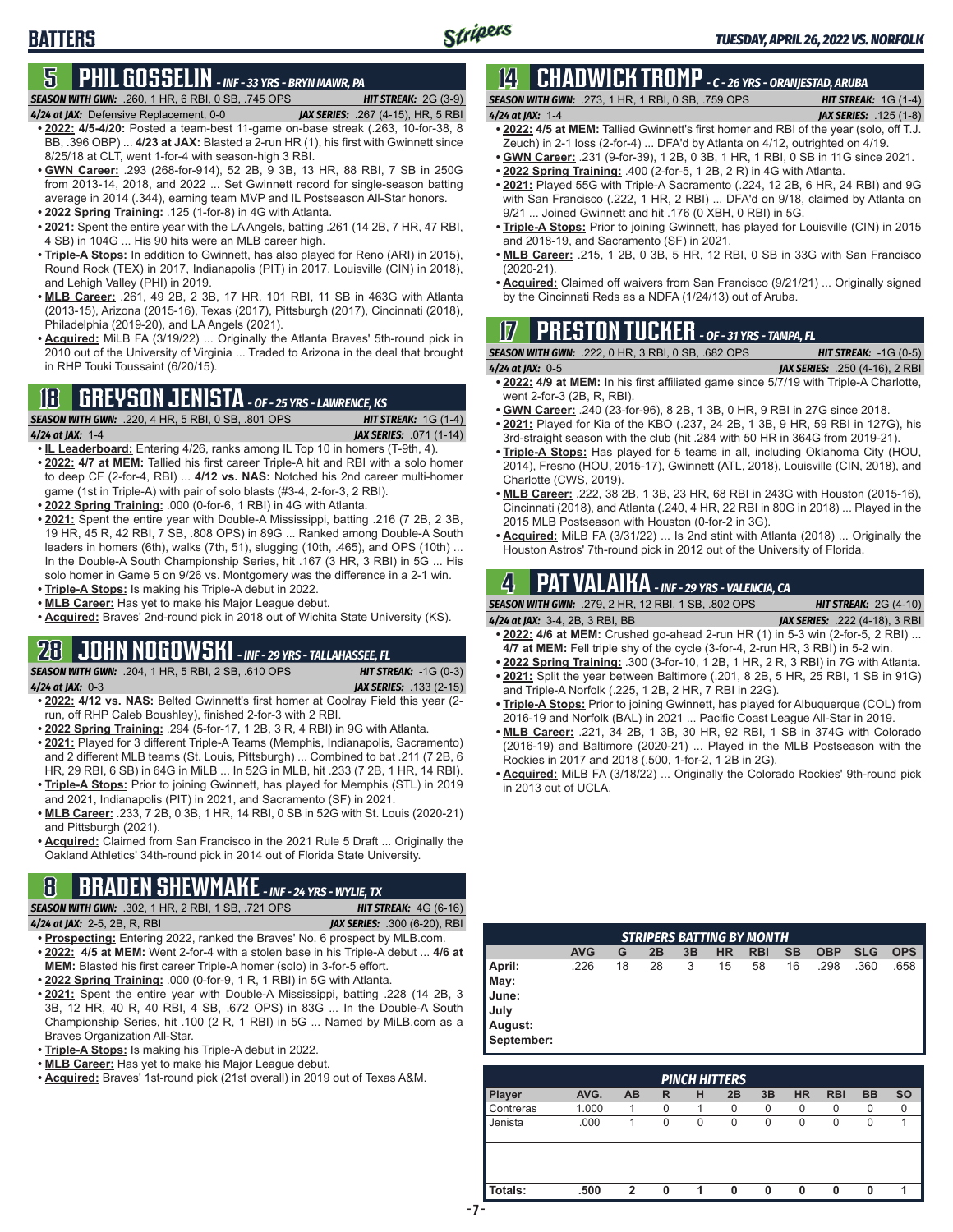### **SEASON SUMMARY**

**DEFENSE:**

**INDIVIDUAL OFFENSE:**



### **TEAM HIGHS & LOWS**

| <b>OFFENSE:</b>  |  |
|------------------|--|
|                  |  |
|                  |  |
|                  |  |
|                  |  |
|                  |  |
|                  |  |
|                  |  |
|                  |  |
|                  |  |
|                  |  |
|                  |  |
|                  |  |
|                  |  |
|                  |  |
|                  |  |
|                  |  |
|                  |  |
| <b>PITCHING:</b> |  |
|                  |  |

Most Walks, Game ...............................................................8 (4/24 at Jacksonville) Most Runs Allowed, Inning .................................... 7 (8th Inning, 4/13 vs. Nashville) Most Runs Allowed, Game .................................................... 10 (4/16 vs. Nashville) Fewest Runs Allowed, Game .................................................. 1 (4/15 vs. Nashville) Most Hits Allowed, Game ......................................12 (3x, last: 4/23 at Jacksonville) Fewest Hits Allowed, Game ....................................5 (5x, last: 4/22 at Jacksonville) Most Home Runs Allowed, Game ...........................3 (3x, last: 4/20 at Jacksonville) Most Hit Batsmen, Game ........................................2 (3x, last: 4/20 at Jacksonville) Most Wild Pitches, Game .....................................................3 (4/23 at Jacksonville)

Most Double Plays Turned, Game .......................................3 (4/19 at Jacksonville) Most Triple Plays Turned, Game ...................................................................... None Most Errors, Game ...............................................................2 (4/24 at Jacksonville) Most Stolen Bases Allowed, Game .........................3 (3x, last: 4/23 at Jacksonville) Most Caught Stealing, Game ..................................1 (3x, last: 4/23 at Jacksonville)

**TEAM MISCELLANEOUS** Largest Margin of Victory.............................3 Runs (2x, last: 4/10 at Memphis, 6-3) Largest Margin of Defeat.....................................10 Runs (4/16 vs. Nashville, 0-10) Largest Comeback Win .............................. 3 Runs (4/23 at Jacksonville, 5-8, 10-8) Largest Blown Lead (Loss).............................. 5 Runs (4/13 vs. Nashville, 5-0, 5-7) Longest Game, Innings .........................................10 (2x, last: 4/23 at Jacksonville) Longest Game, Time ............................................................3:23 (4/10 at Memphis) Longest 9.0-Inning Game, Time ...........................................3:23 (4/10 at Memphis) Shortest 9.0-Inning Game, Time .....................................1:54 (4/19 at Jacksonville) Largest Home Attendance ................................................ 5,018 (4/12 vs. Nashville) Largest Road Attendance ..............................................9,324 (4/23 at Jacksonville) Longest Total Delay............................................................ 0:12 (4/12 vs. Nashville) Long Multi-Game Scoring Drought ......................................29.2 Innings (4/15-4/20) Long Multi-Game Scoreless Streak .................................................................. None

### **INDIVIDUAL HIGHS & LOWS**

#### **PITCHING (GAME):**

**HITTING (GAME):**

#### **DEFENSE (GAME):**

### **STREAKS**

#### **PITCHING (LONGEST IN 2022 ONLY):**

19 Runs ....................................................................................... 5/7/21 at Charlotte 10 Runs in an Inning.................................................4/17/11 at Durham (6th Inning) 23 Hits .........................................................................................8/19/12 at Durham Get No-Hit................................................7/5/19-G1 vs. Durham (3 Pitchers, 7.0 IP) 8 Doubles ....................................................................................... 4/8/14 at Norfolk 3 Triples..................................................................................8/20/16 vs. Rochester 6 Homers.....................................................................................5/24/19 vs. Norfolk 3 Homers in an Inning ..............................................5/8/21 at Charlotte (6th Inning) 10 Extra-Base Hits......................................................................8/2/19 vs. Charlotte 5 Stolen Bases ............................................................................4/27/10 vs. Norfolk 12 Walks.................................................................................... 7/15/21 at Charlotte 18 Strikeouts....................................................................... 6/13/19 at Lehigh Valley Ground Into a Triple Play........................................................... 7/30/21 at Memphis

### **LAST TIME IT HAPPENED (GWINNETT REGULAR-SEASON HISTORY)**

**TEAM OFFENSE:**

|                               | Homers, Both Sides of Plate  Drew Waters (5/18/21 at Nashville)            |
|-------------------------------|----------------------------------------------------------------------------|
|                               |                                                                            |
|                               |                                                                            |
|                               | Back-to-Back-to-Back Homers  Arcia/Camargo/Demeritte (5/8/21 at Charlotte) |
|                               |                                                                            |
|                               |                                                                            |
|                               |                                                                            |
|                               |                                                                            |
|                               |                                                                            |
|                               |                                                                            |
|                               |                                                                            |
|                               |                                                                            |
|                               |                                                                            |
|                               |                                                                            |
| <b>INDIVIDUAL PITCHING:</b>   |                                                                            |
| 0.0 Institute Developed Compa | <b>N</b> Lassau                                                            |

| 9.0-Inning No-Hitter (Solo)Todd Redmond (5/28/10 at Louisville)                 |  |
|---------------------------------------------------------------------------------|--|
| 9.0-Inning No-Hitter (Comb.)  Wooten/Marksberry/Ramirez (6/30/16 at Louisville) |  |
|                                                                                 |  |
|                                                                                 |  |
|                                                                                 |  |
| 21 Consecutive Saves Converted Jairo Asencio (9/6/09-8/8/11)                    |  |
| 25.0-Inning Scoreless Streak Stephen Marek, 25.1 IP (6/6/10-8/2/10)             |  |
|                                                                                 |  |

#### 29-Inning Scoring Drought.........................................4/15/22-4/20/22 (29.2 Innings) **TEAM PITCHING:**

| ILAM FILVIIILV. |  |
|-----------------|--|
|                 |  |
|                 |  |
|                 |  |
|                 |  |
|                 |  |
|                 |  |
|                 |  |
|                 |  |
|                 |  |

#### **TEAM DEFENSE:**

| Turn a Triple Play 6/5/21 vs. Jacksonville (Camargo-Kipnis-Snider) |
|--------------------------------------------------------------------|
|                                                                    |

### **TEAM MISCELLANEOUS:**